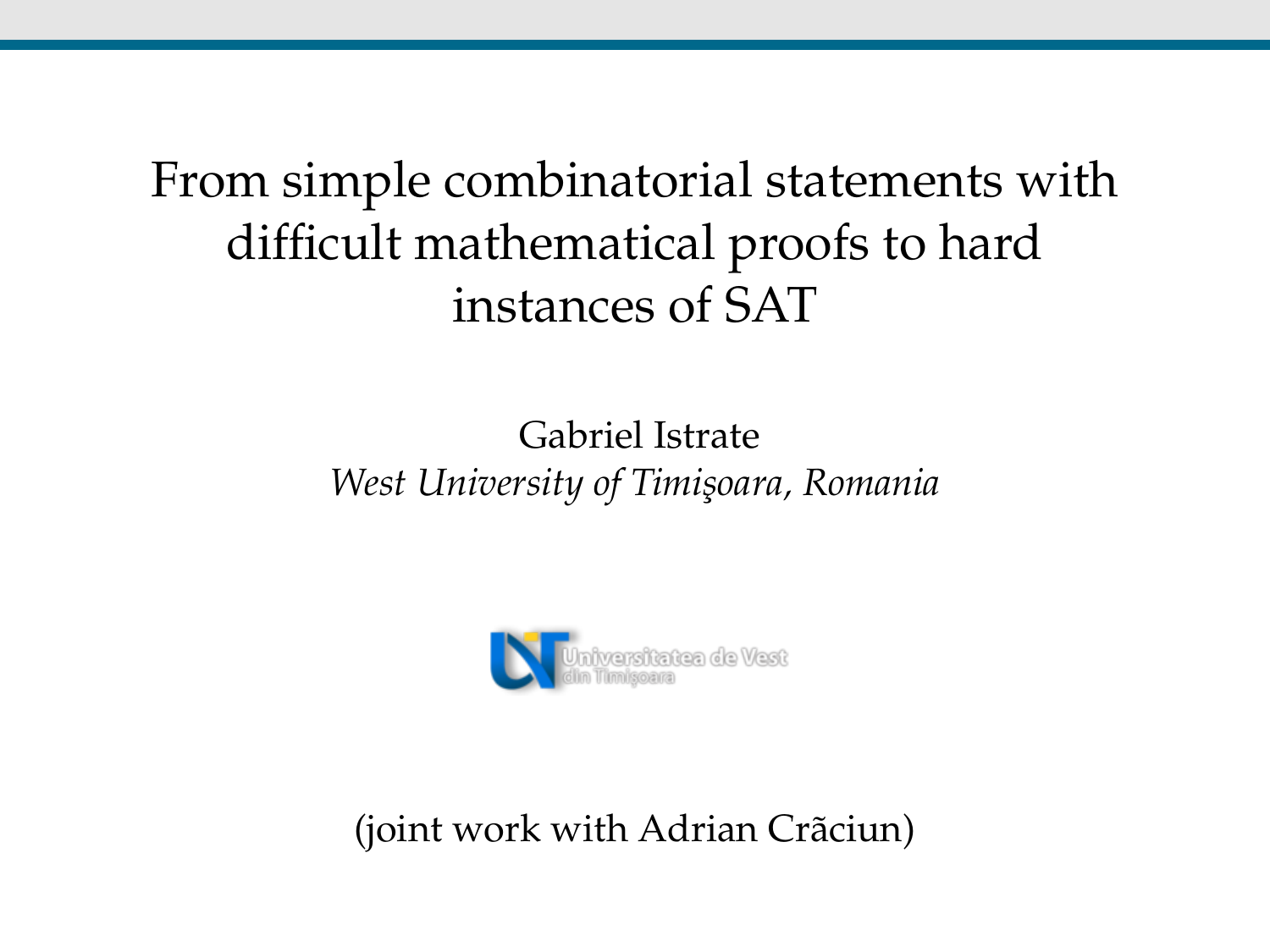#### CAUTION

- $\blacktriangleright$  This talk: "Theory A" (proof complexity), unpublished work.
- $\triangleright$  Naturally continues with experimental work on SAT benchmarks.
- $\triangleright$  One-line soundbite: Do combinatorial statements with difficult (mathematical) proofs correspond to "hard" instances of SAT ?
- $\triangleright$  I am not solving any major open problem in computational complexity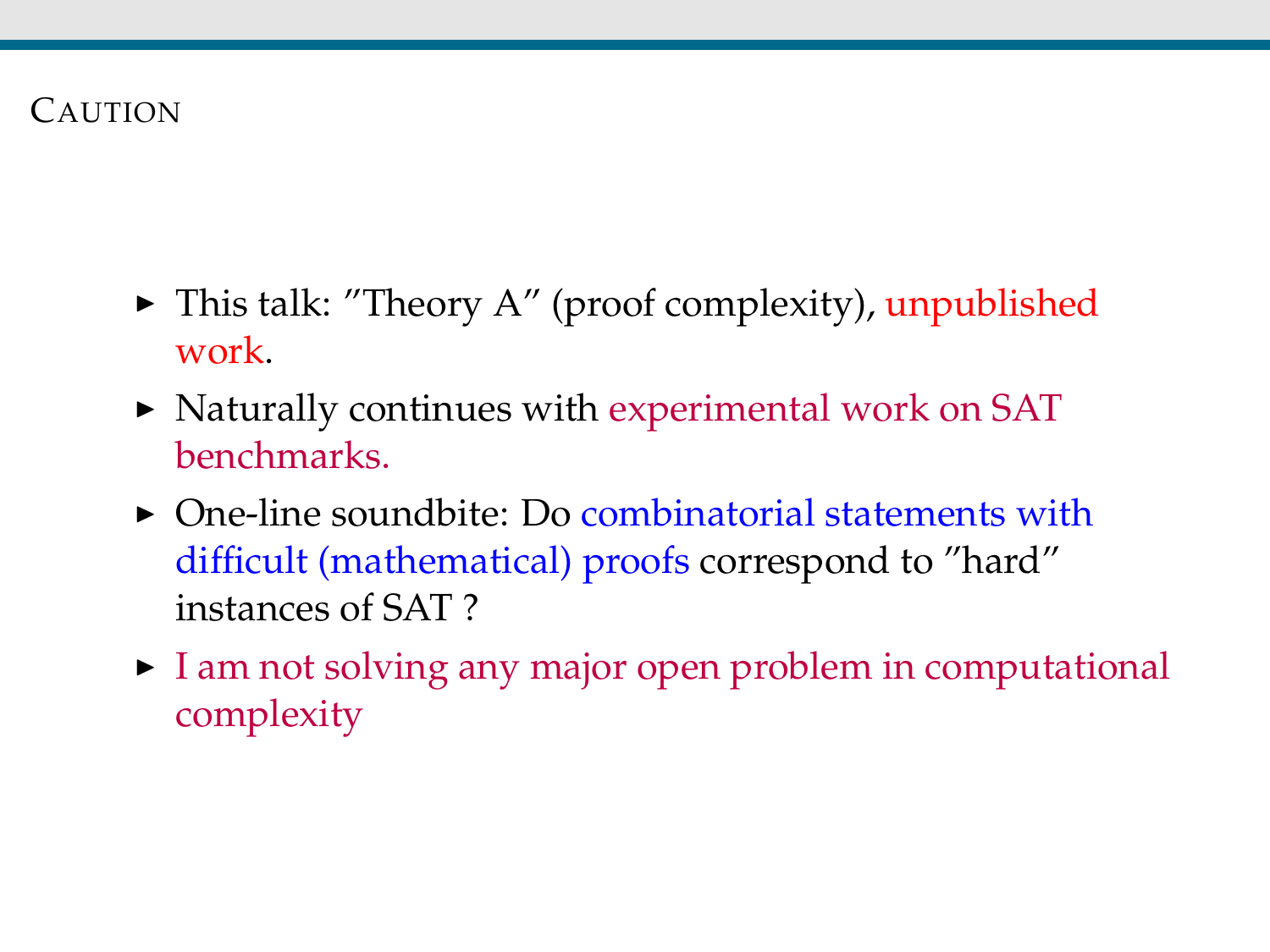## REMINDER: PROPOSITIONAL PROOF COMPLEXITY

- $\triangleright$  Proving that a formula is not satisfiable seems "harder" than finding a solution.
- Possible: proof systems for unsatisfiability, e.g. resolution
- $\triangleright$  *C* ∨ *x*, *D* ∨  $\overline{x}$  → (*C* ∨ *D*),  $x, \overline{x}$  →  $\Box$ .
- $\triangleright$  Complexity = minimum length of a resolution proof.
- In Lower bound for the running time of all DPLL algorithms !

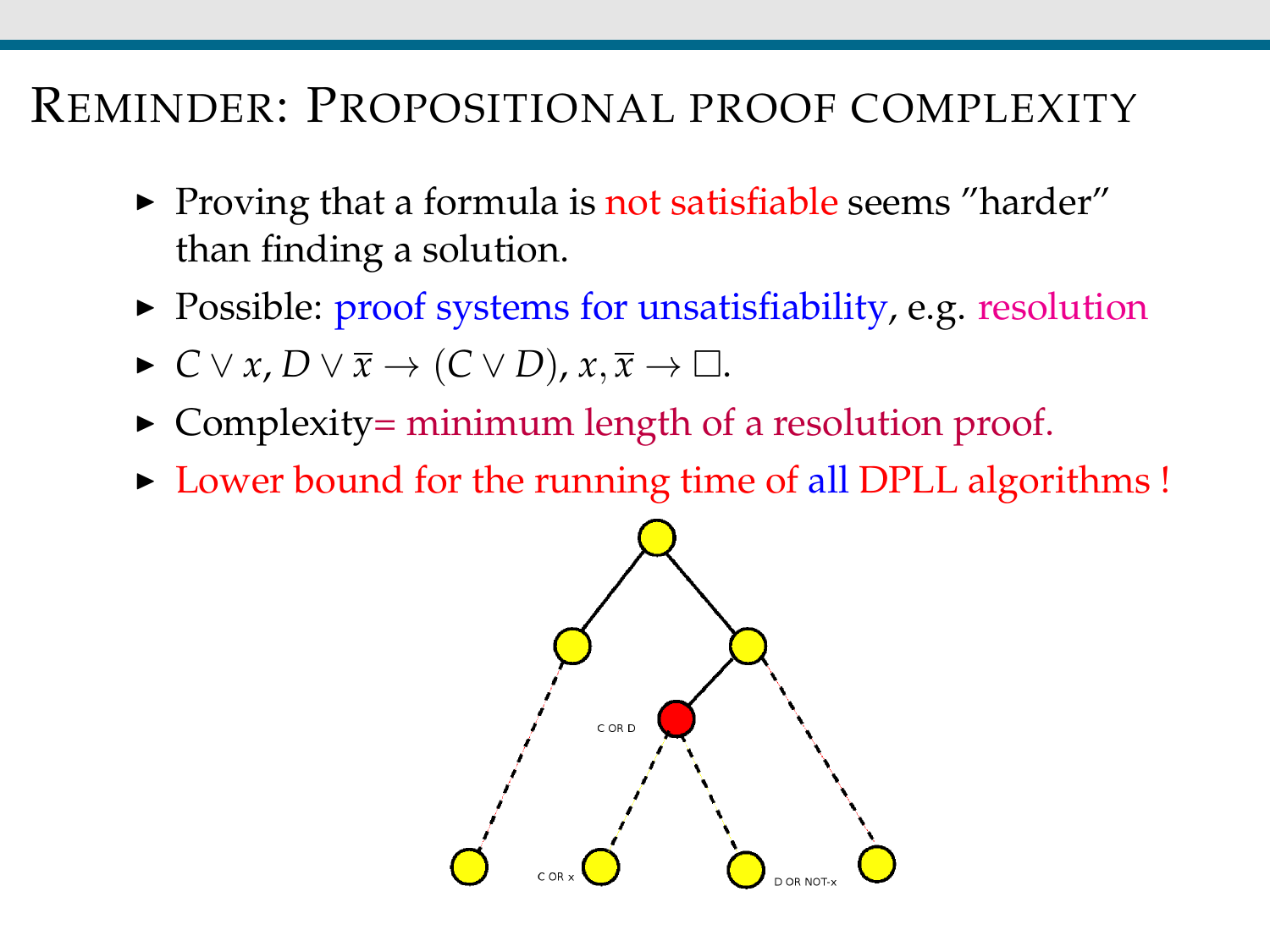## REMINDER: PROPOSITIONAL PROOF COMPLEXITY (II)

- $\triangleright$  Resolution proof size may be exponential
- <sup>I</sup> E.g. Pigeonhole formula(s): *PHPn*−<sup>1</sup> *n* (Haken)
- $\blacktriangleright$  *X*<sub>*i*,*j* = 1 "pigeon *i* goes to hole *j*".</sub>
- $\blacktriangleright$  *X*<sub>*i*,1</sub> ∨ *X*<sub>*i*,2</sub> ∨ . . . ∨ *X*<sub>*i*,*n*−1</sub>, 1 ≤ *i* ≤ *n* (each pigeon goes to (at least) one hole)
- <sup>I</sup> *Xk*,*<sup>j</sup>* ∨ *Xl*,*<sup>j</sup>* (pigeons *k* and *l* do not go together to hole *j*).
- ▶ Resolution: clausal formulas. Stronger proof systems ?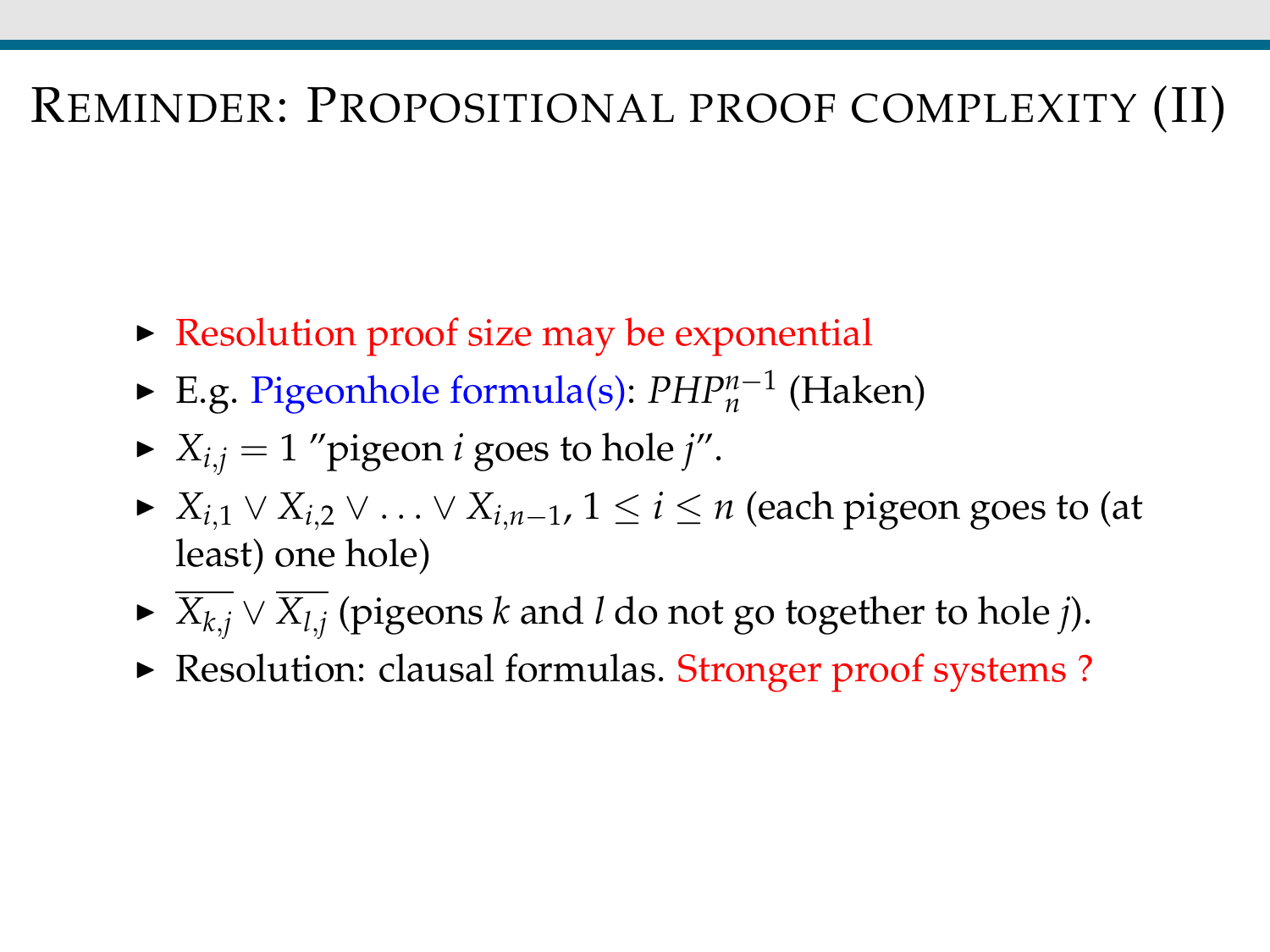### BOUNDARIES OF PROOF COMPLEXITY: FREGE PROOFS

- ► Example, for concreteness [Hilbert Ackermann]
	- $\blacktriangleright$  propositional variables  $p_1, p_2, \ldots$ .
	- $\triangleright$  Connectives  $\neg, \vee$ .
	- $\blacktriangleright$  Axiom schemas:
		- 1. ¬(*A* ∨ *A*) ∨ *A*
		- 2. ¬*A* ∨  $(A ∨ B)$
		- 3.  $\neg(A \lor B) \lor (B \lor A)$
		- 4.  $\neg(\neg A \lor B) \lor (\neg(C \lor A) \lor (C \lor B))$
	- <sup>I</sup> Rule: From *A* and ¬*A* ∨ *B* derive B.
- ► Cook-Reckhow: all Frege proof systems equivalent (polynomially simulate each other)
- ► Can prove *PHP* in polynomial size (Buss).
- $\blacktriangleright$  Still exponential l.b.  $(2^{n^e})$  if we restrict formula depth (bounded-depth Frege)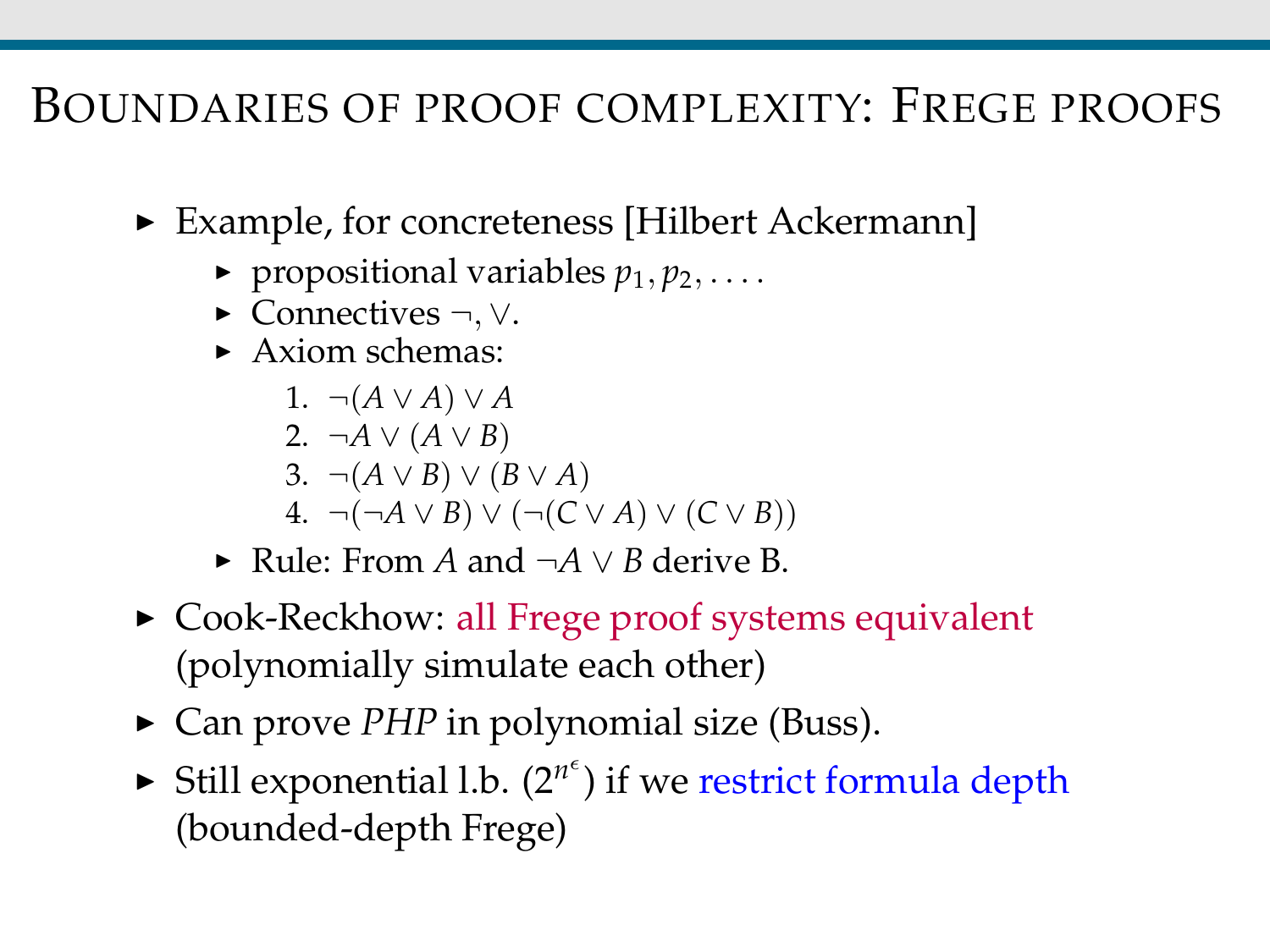## BOUNDARY OF KNOWLEDGE: FREGE PROOFS (II)

- ▶ PHP (Buss): proof by counting
- In Usual proof by induction: exponential size in Frege: reduction causes formula size to increase by a constant factor at every reduction step.
- $\triangleright$  Polynomial if we allow introducing new variables:  $X \equiv \Phi(\overline{Y})$ .
- $\blacktriangleright$  Frege + new vars: extended Frege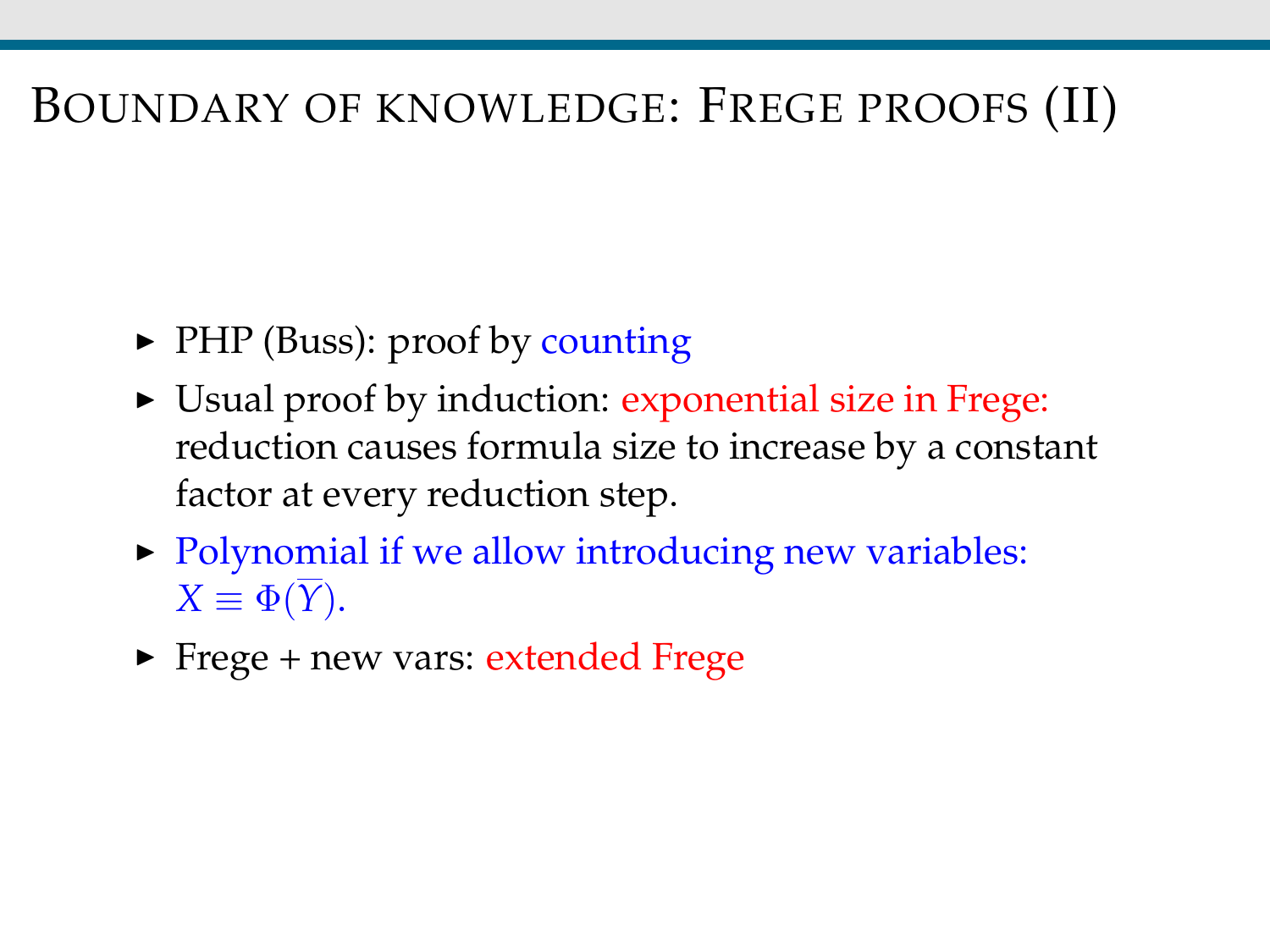# OUR ORIGINAL IDEA/MOTIVATION

- $\triangleright$  Open question: Is extended Frege more powerful than Frege ?
- $\blacktriangleright$  Most natural candidates for separation turned out to have subexponential Frege proofs.
- $\triangleright$  Perhaps translating into SAT a mathematical statement that is (mathematically) hard to prove would yield a natural candidate for the separation.
- $\triangleright$  Didn't quite work out: Our examples probably harder than extended Frege.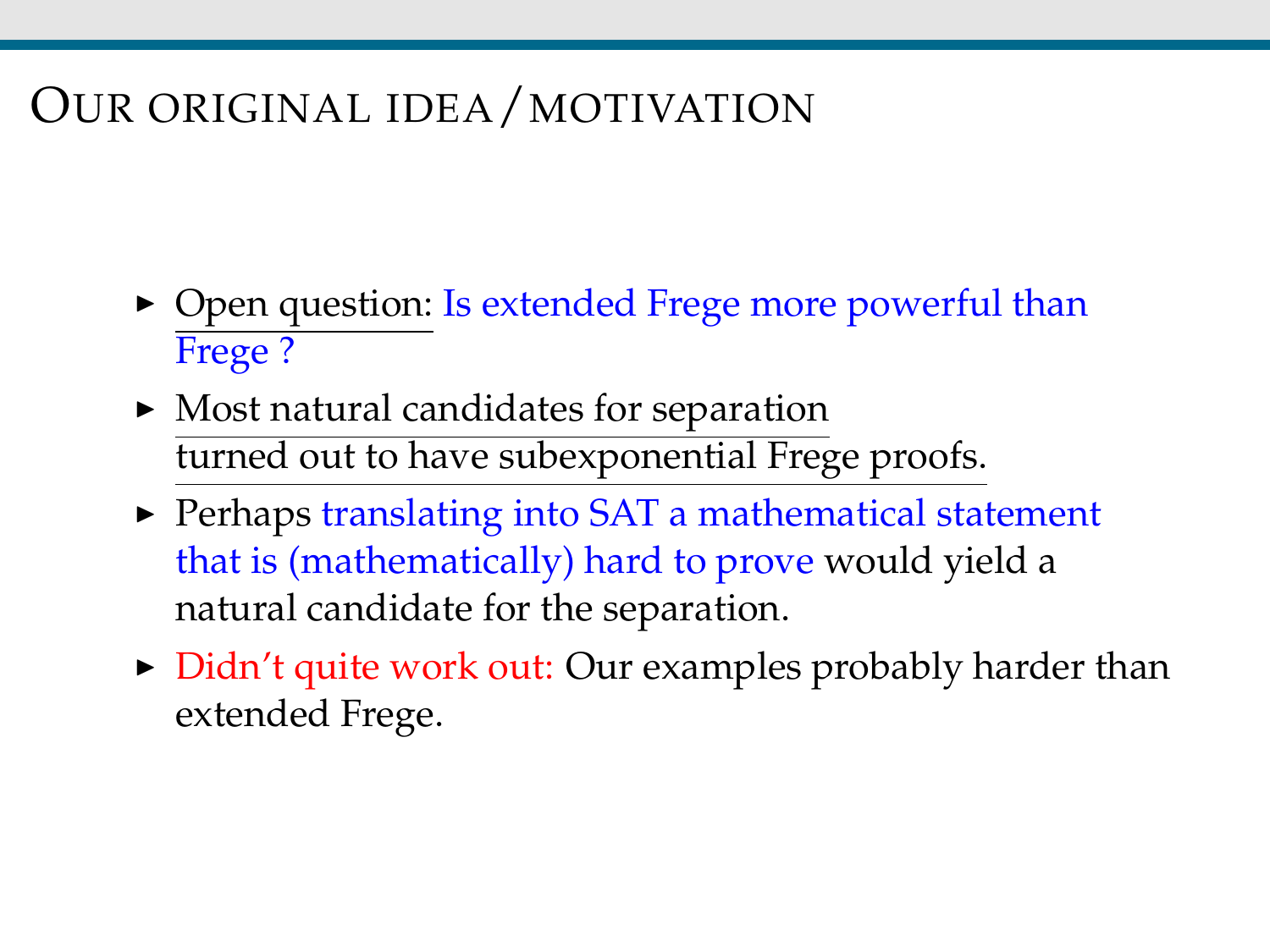#### KNESER'S CONJECTURE

- ► Stated in 1955 (Martin Kneser, Jaresbericht DMV)
- ► Let  $n \geq 2k 1 \geq 1$ . Let  $c: \binom{n}{k}$  $\binom{n}{k}$   $\rightarrow$   $\left[ n-2k+1 \right]$ . Then there exist two disjoint sets *A* and *B* with  $c(A) = c(B)$ .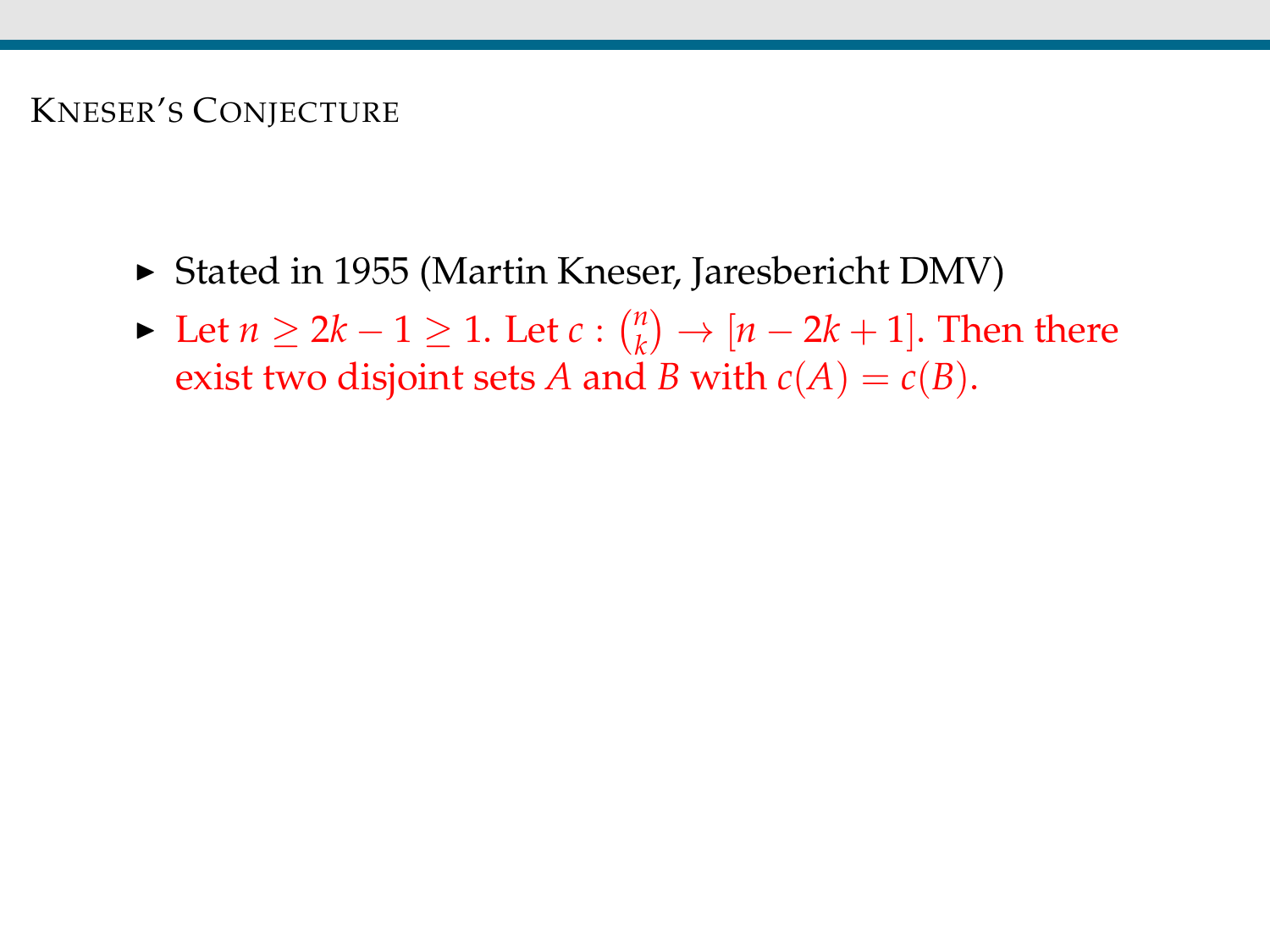#### KNESER'S CONJECTURE

- ▶ Stated in 1955 (Martin Kneser, Jaresbericht DMV)
- ► Let  $n \geq 2k 1 \geq 1$ . Let  $c: \binom{n}{k}$  $\binom{n}{k}$   $\rightarrow$   $\left[ n-2k+1 \right]$ . Then there exist two disjoint sets *A* and *B* with  $c(A) = c(B)$ .
- $\blacktriangleright k = 1$  Pigeonhole principle !
- $\blacktriangleright k = 2, 3$  combinatorial proofs (Stahl, Garey & Johnson)
- $\blacktriangleright k \geq 4$  only proved in 1977 (Lovász) using Algebraic Topology.
- ► Combinatorial proofs known (Matousek, Ziegler). "hide" Alg. Topology
- $\triangleright$  No "purely combinatorial" proof known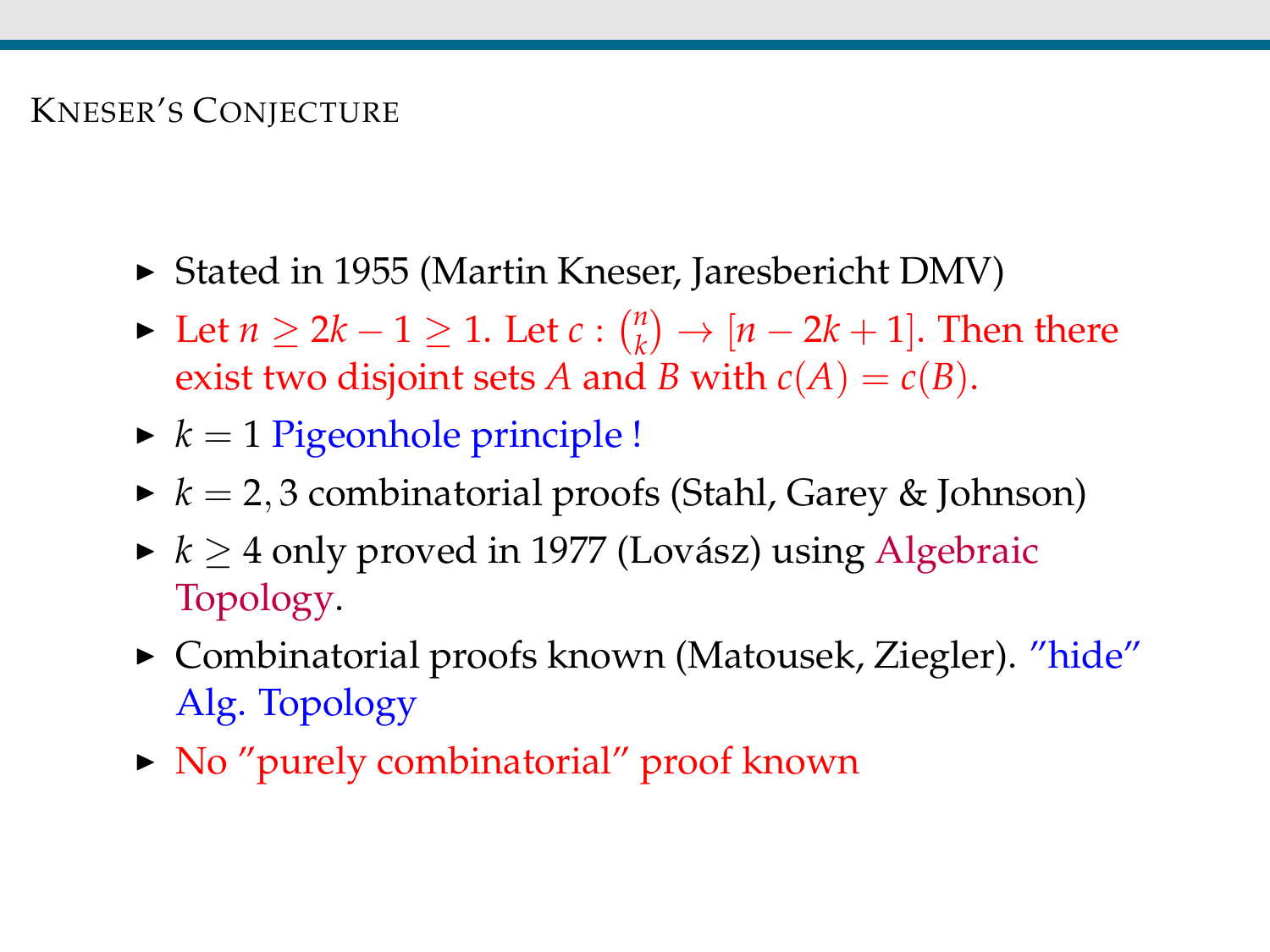# KNESER'S CONJECTURE (II)

- $\blacktriangleright$  the chromatic number of a certain graph  $Kn_{n,k}$  (at least) *n* − 2*k* + 2. (exact value)
- $\blacktriangleright$  Vertices:  $\binom{n}{k}$  $\binom{n}{k}$ . Edges: disjoint sets.
- E.g.  $k = 2$ ,  $n = 5$ : Petersen's graph has chromatic number (at least) three.

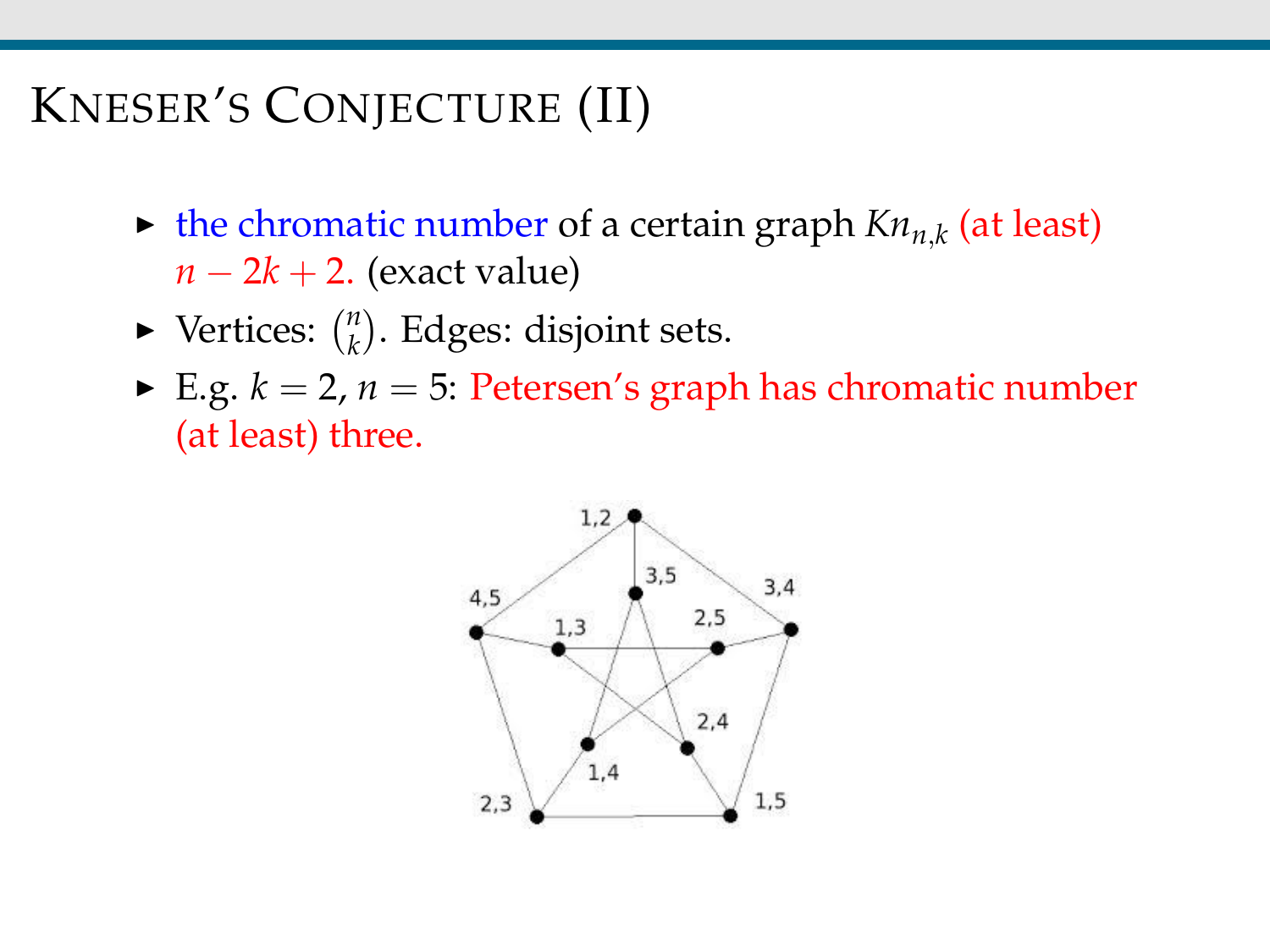# STRONGER FORM: SCHRIJVER'S THEOREM

- $\triangleright$  inner cycle in Petersen's graph already chromatic number three.
- $\blacktriangleright$  *A*  $\in \binom{n}{k}$  $\binom{n}{k}$  stable if it doesn't contain consecutive elements *i*,  $i+1$  (including *n*, 1).
- ► Schrijver's Theorem: Kneser's conjecture holds when restricted to stable sets only.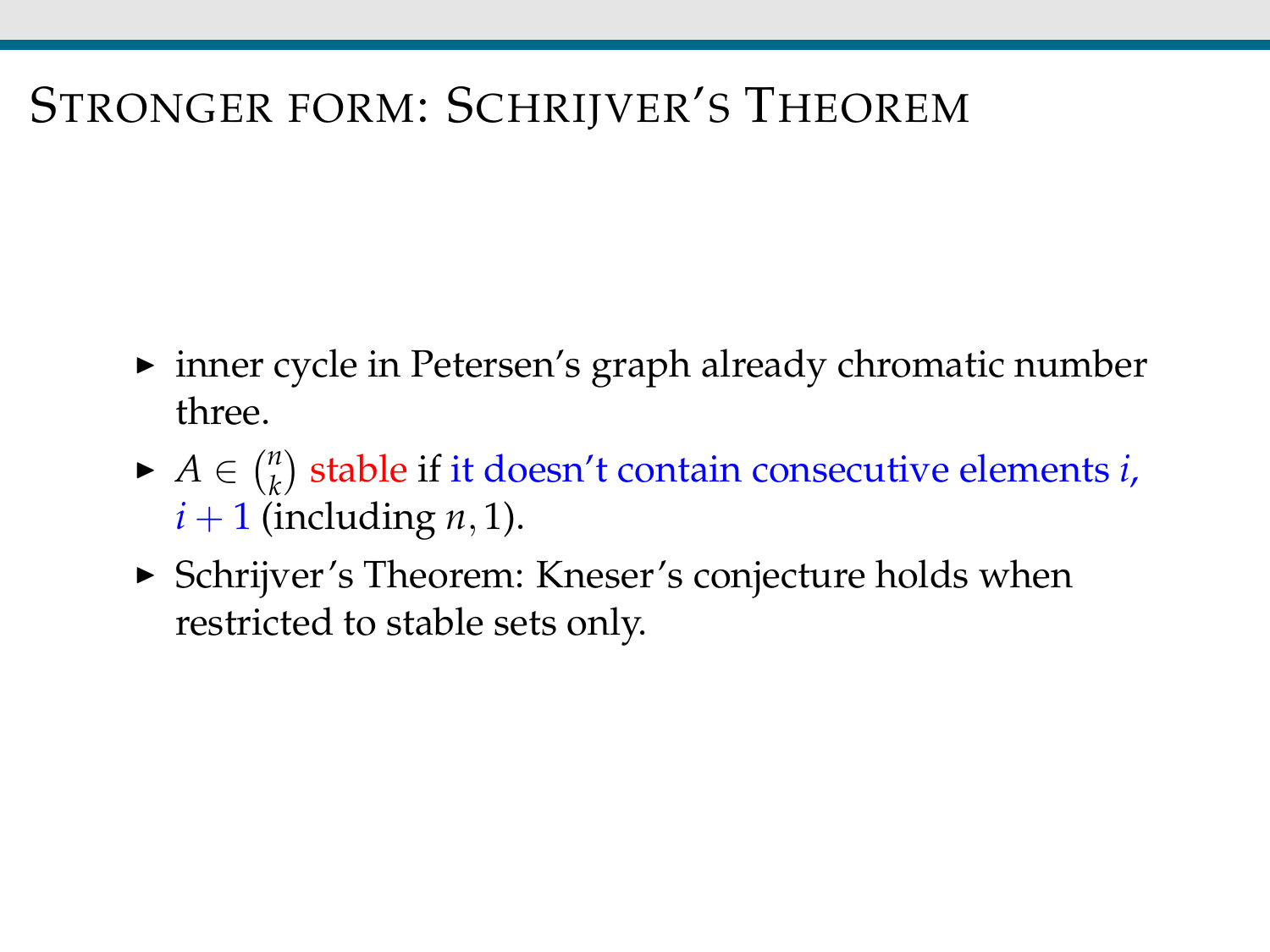## ALGEBRAIC TOPOLOGY AND GRAPH COLORINGS

- Dolnikov's theorem: generalization, lower bounds on the chromatic number of an arbitrary graph.
- $\blacktriangleright$  In general not tight.
- $\blacktriangleright$  Many other extensions.

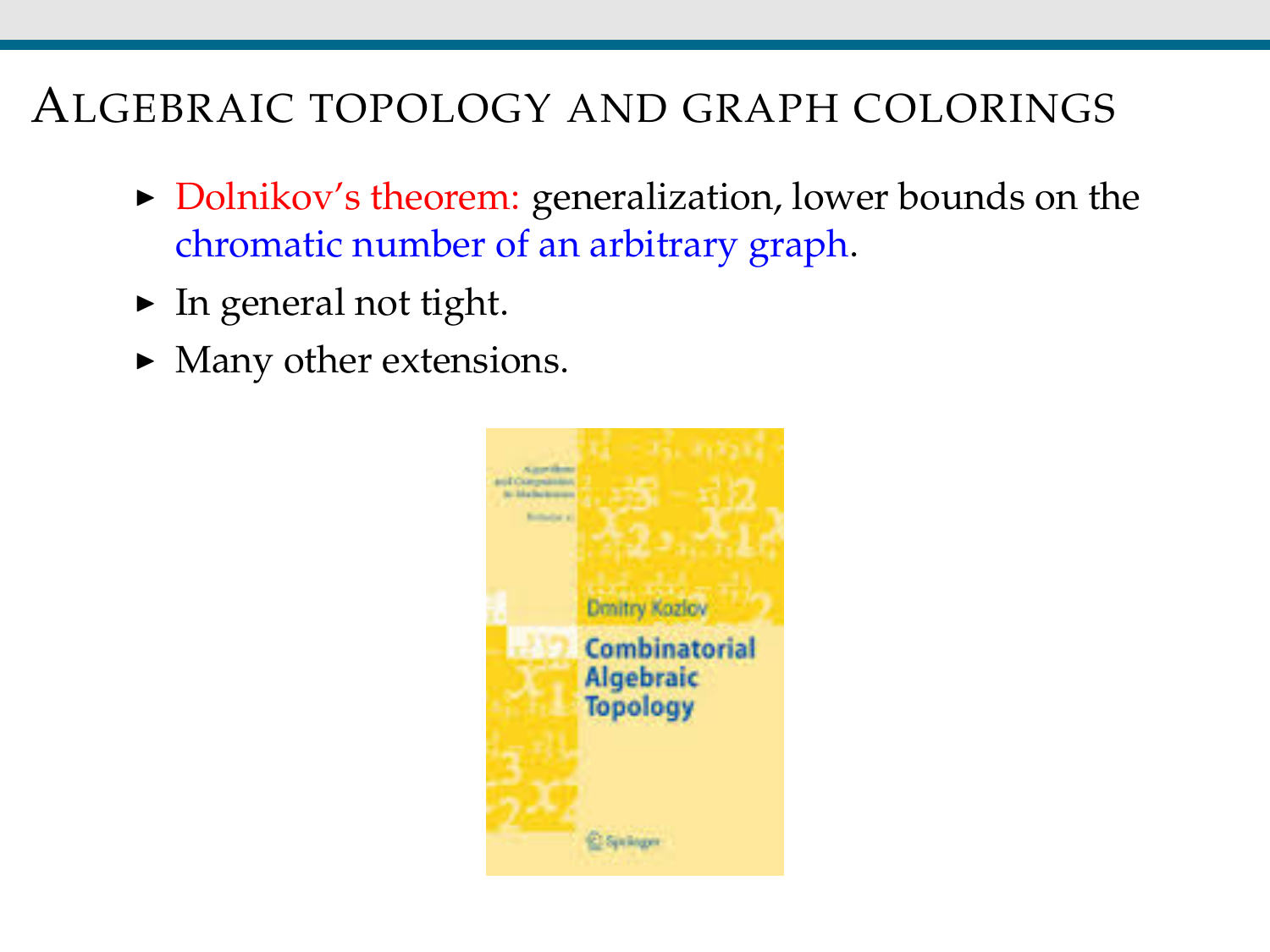# LOVÁSZ-KNESER'S THM. AS AN (UNSATISFIABLE) PROPOSITIONAL FORMULA

- $\triangleright$  naïve encoding  $X_{A,k}$  = TRUE iff *A* colored with color *k*.
- $\triangleright$  *X*<sub>*A*,1</sub> ∨ *X*<sub>*A*,2</sub> ∨ . . . ∨ *X*<sub>*A*,*n*−2*k*+1</sub> "every set is colored with (at least) one color"
- <sup>I</sup> *XA*,*<sup>j</sup>* ∨ *XB*,*<sup>j</sup>* (*A* ∩ *B* = ∅) "no two disjoint sets are colored with the same color"
- Fixed *k*: *Kneser*<sub>*k*,*n*</sub> has poly-size (in *n*).
- ► Extends encoding of PHP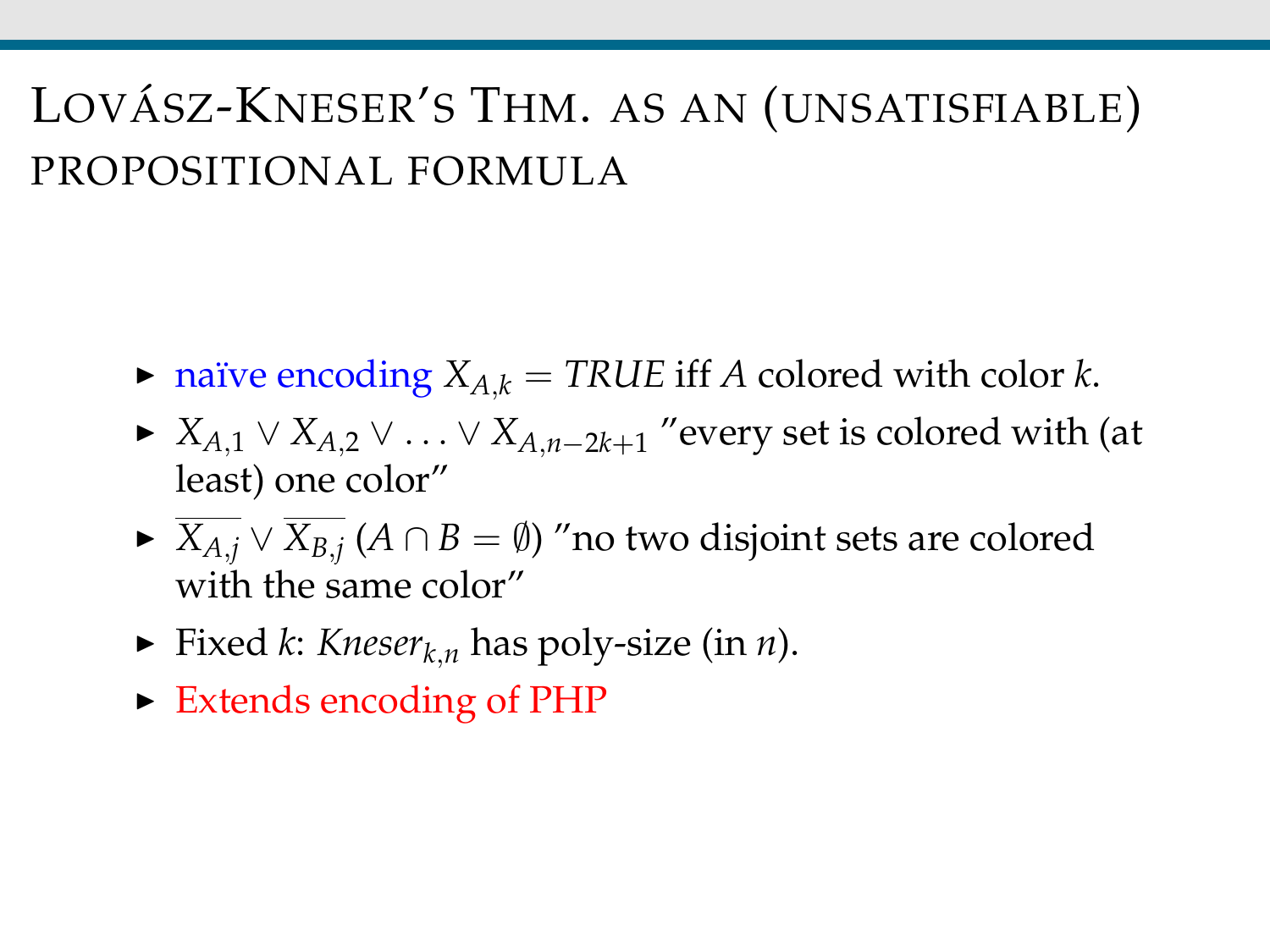## OUR RESULTS IN A NUTSHELL

- <sup>I</sup> *Kneserk*,*<sup>n</sup>* reduces to (is a special case of) *Kneserk*+1,*n*−<sup>2</sup> .
- $\triangleright$  Thus all known lower bounds that hold for PHP (resolution, bd. Frege) hold for any *Kneser<sup>k</sup>* .
- $\triangleright$  Cases with combinatorial proofs:
	- $\blacktriangleright$   $k = 2$ : polynomial size Frege proofs
	- $\blacktriangleright$   $k = 3$ : polynomial size <u>extended</u> Frege proofs
- $\blacktriangleright k \geq 4$ : polynomial size implicit<sub>2</sub> extended Frege proofs
- $\blacktriangleright$  Implicit proofs: Krajicek (2002). Very powerful proof system(s). AFAIK: first concrete example.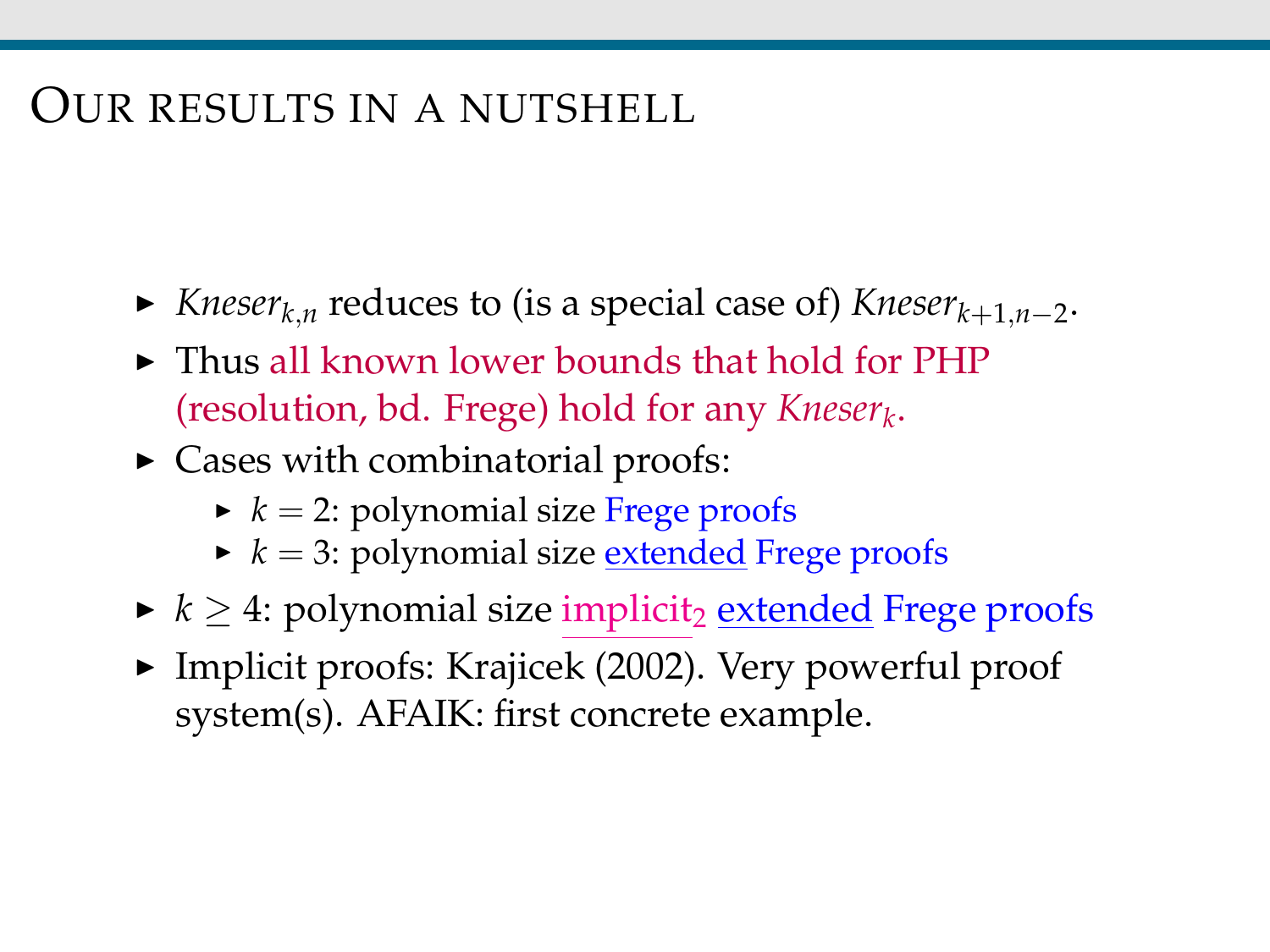# **SIGNIFICANCE**

- $\blacktriangleright$  Proof complexity: counterpart, expressibility in (versions of) bounded arithmetic
- $\blacktriangleright$  Reverse mathematics: what is the weakest proof system that can prove a certain result ?
- ► Stephen Cook: "bounded reverse mathematics"
- $\blacktriangleright$  Implicit proofs seem to be needed for simulating arguments involving algebraic topology.
- Reasons: exponentially large objects and nonconstructive methods
- ► CONJECTURE: For  $k \geq 4$  *Kneser*<sub>*k*,*n*</sub> requires exponential-size (extended) Frege proofs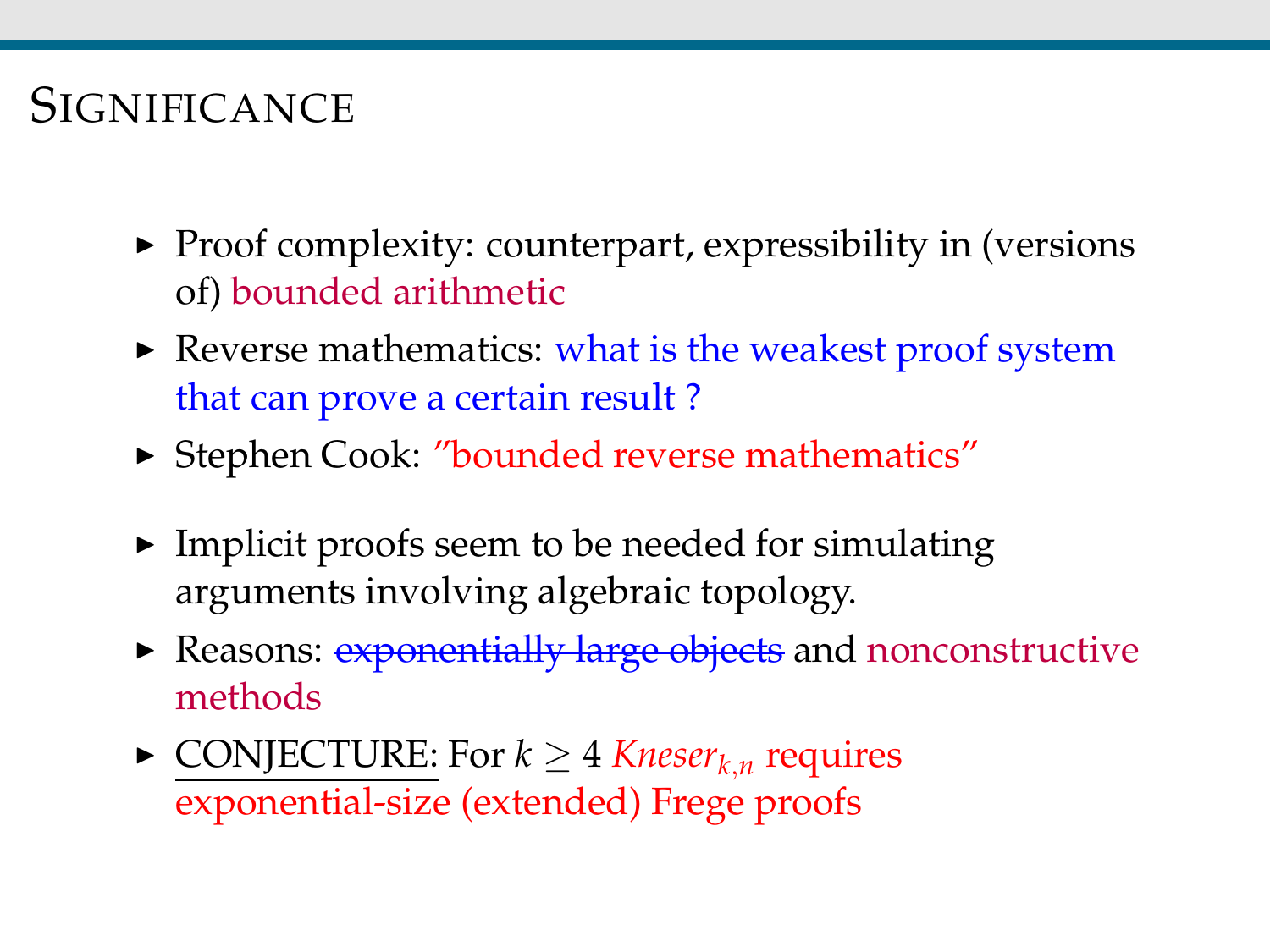WHAT IS ALGEBRAIC TOPOLOGY AND WHY CAN IT PROVE LOWER BOUNDS ON CHROMATIC NUMBERS ?

- $\triangleright$  Two objects similar if can continuously morph one into the other
- $\triangleright$  Cannot turn a donut into a sphere: Hole is an "obstruction" to contracting a circle going around the torus to a point.
- $\triangleright$  Can do that on a sphere.
- $\triangleright$  Continuous morphing should preserve contractibility.

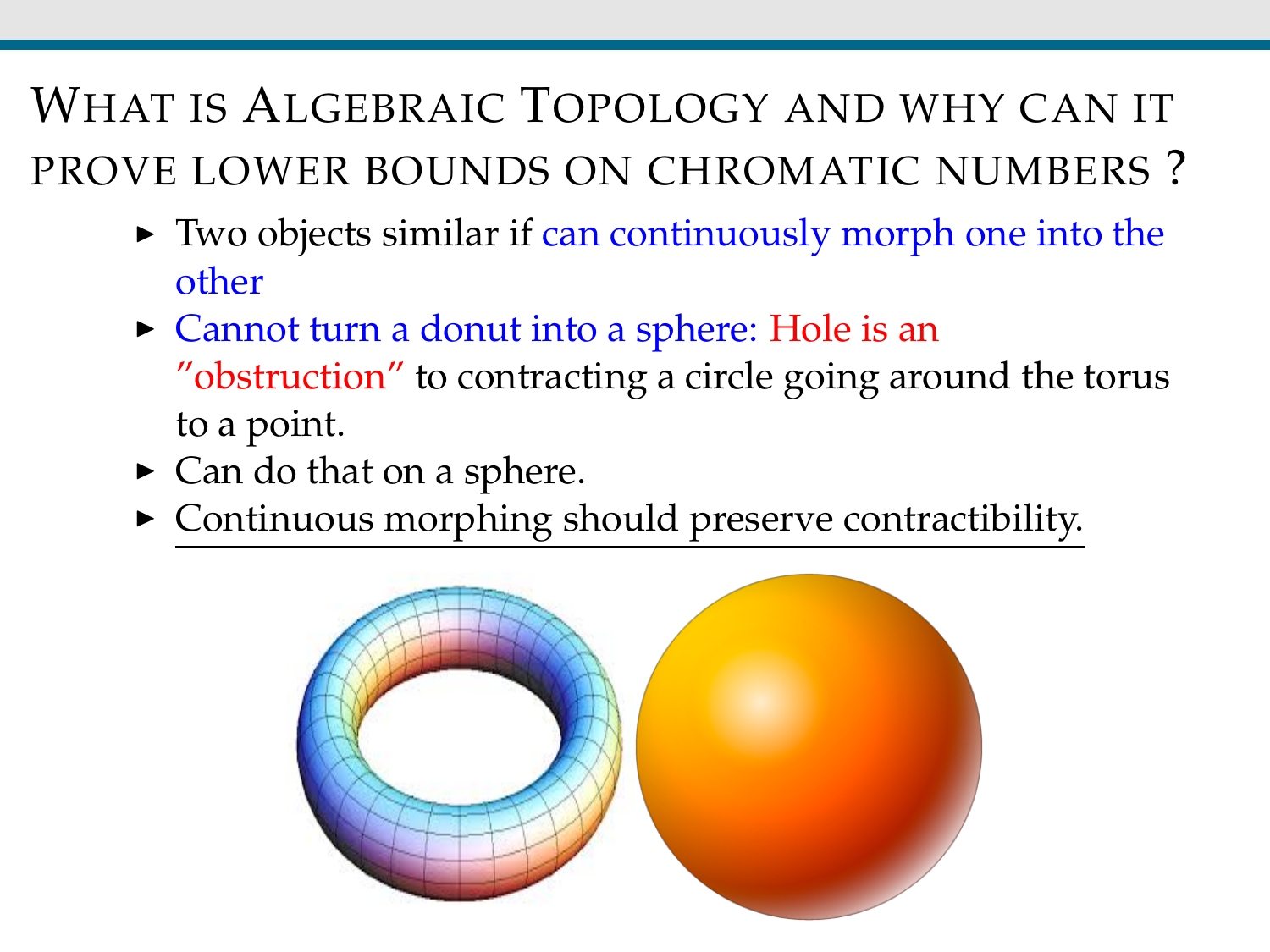HOW DO WE "MEASURE" THE "NUMBER OF HOLES" (AND OTHER PROPERTIES) ?

- $\blacktriangleright$  algebraic objects (groups)
- $\blacktriangleright$  Functorial:  $G \to H$  implies  $F(G) \to F(H)$ .
- If  $K \to F(G)$  but  $K \to F(H)$  then *K* acts as an obstruction to  $G \rightarrow H$
- $\triangleright$  Coloring = morphism of graphs.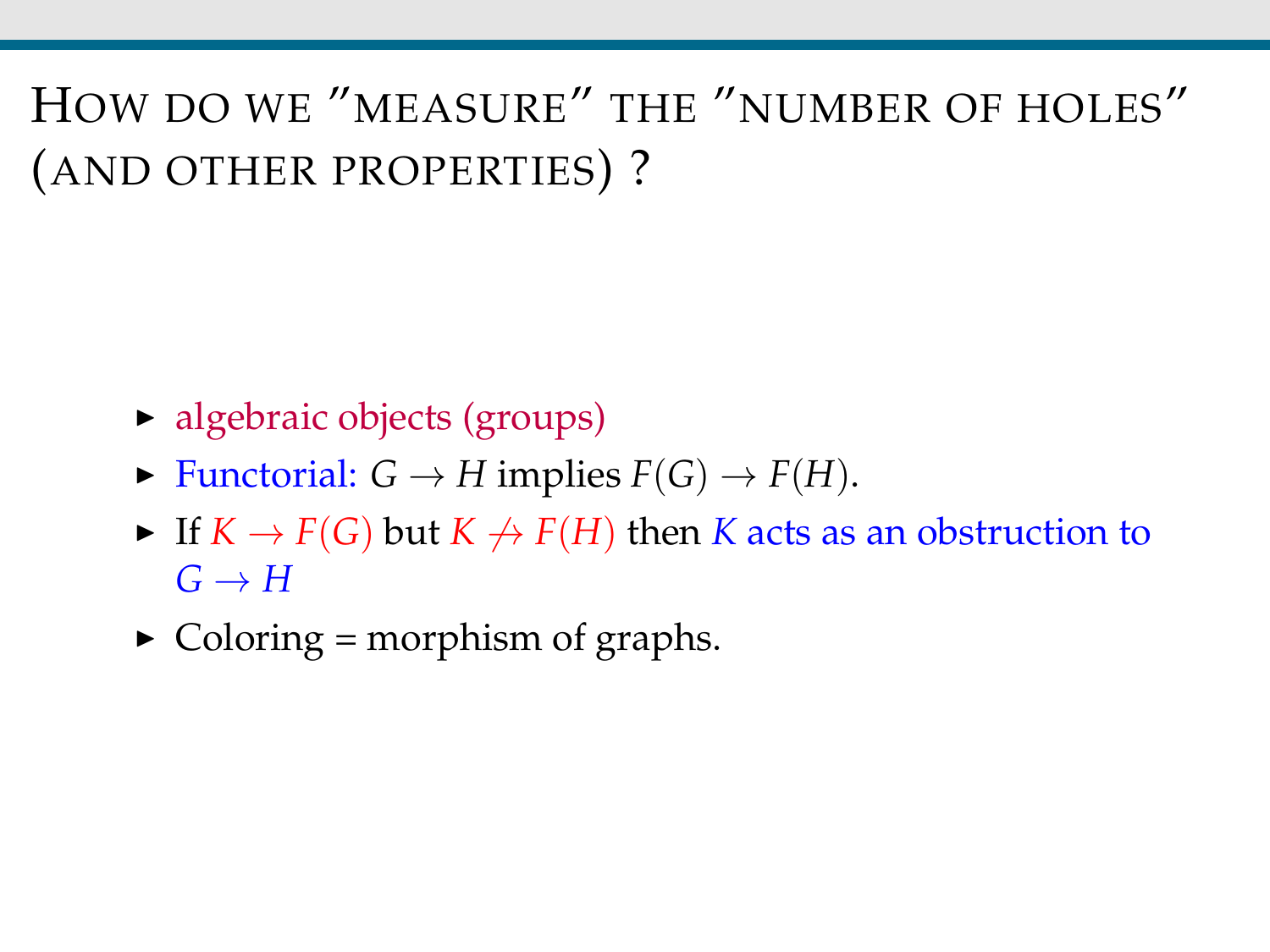# INGREDIENT OF KNESER PROOF: BORSUK-ULAM THM.

- $\triangleright$  Cannot map continuously and antipodally *n*-dim. sphere into a sphere of lower dimension (or ball into sphere)
- $\triangleright$  Obstruction: largest dimension of sphere that can be embedded continuously and antipodally into *F*(*G*). As long as  $F(K_m)$  "is a sphere".

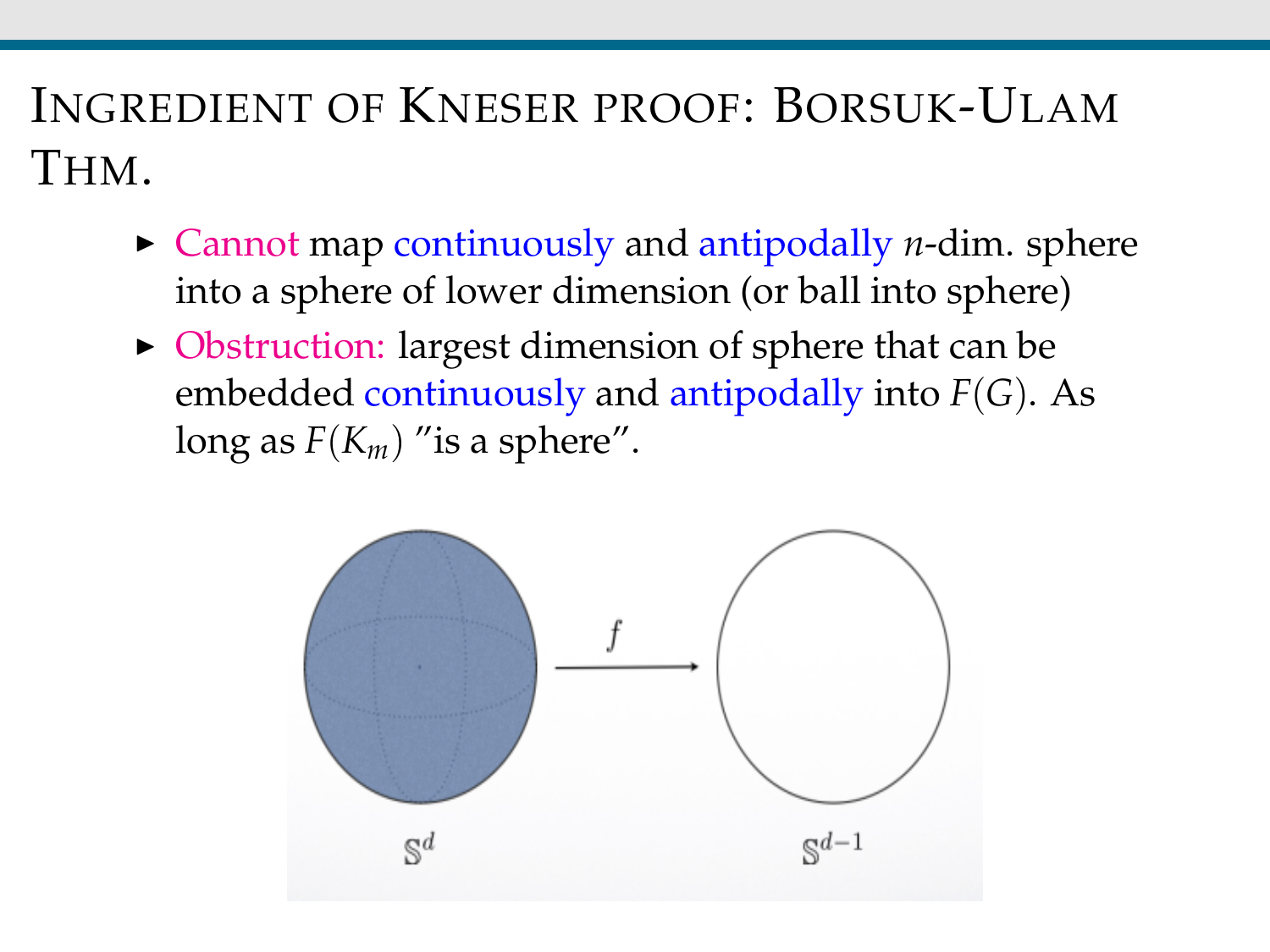## FROM CONTINUOUS TO DISCRETE

- $\triangleright$  A sphere is topologically equivalent to an octahedron
- $\triangleright$  simplicial complex: every subset of a face is a face.
- $\triangleright$  Simplex: purely combinatorially (sets that are simplices)



- $\blacktriangleright$  Vertices:  $\{\pm 1, \pm 2, \ldots, \pm n\}.$
- <sup>I</sup> Faces: subsets that do not contain no *i* and −*i*.
- $\triangleright$  Exponentially (in n) many faces !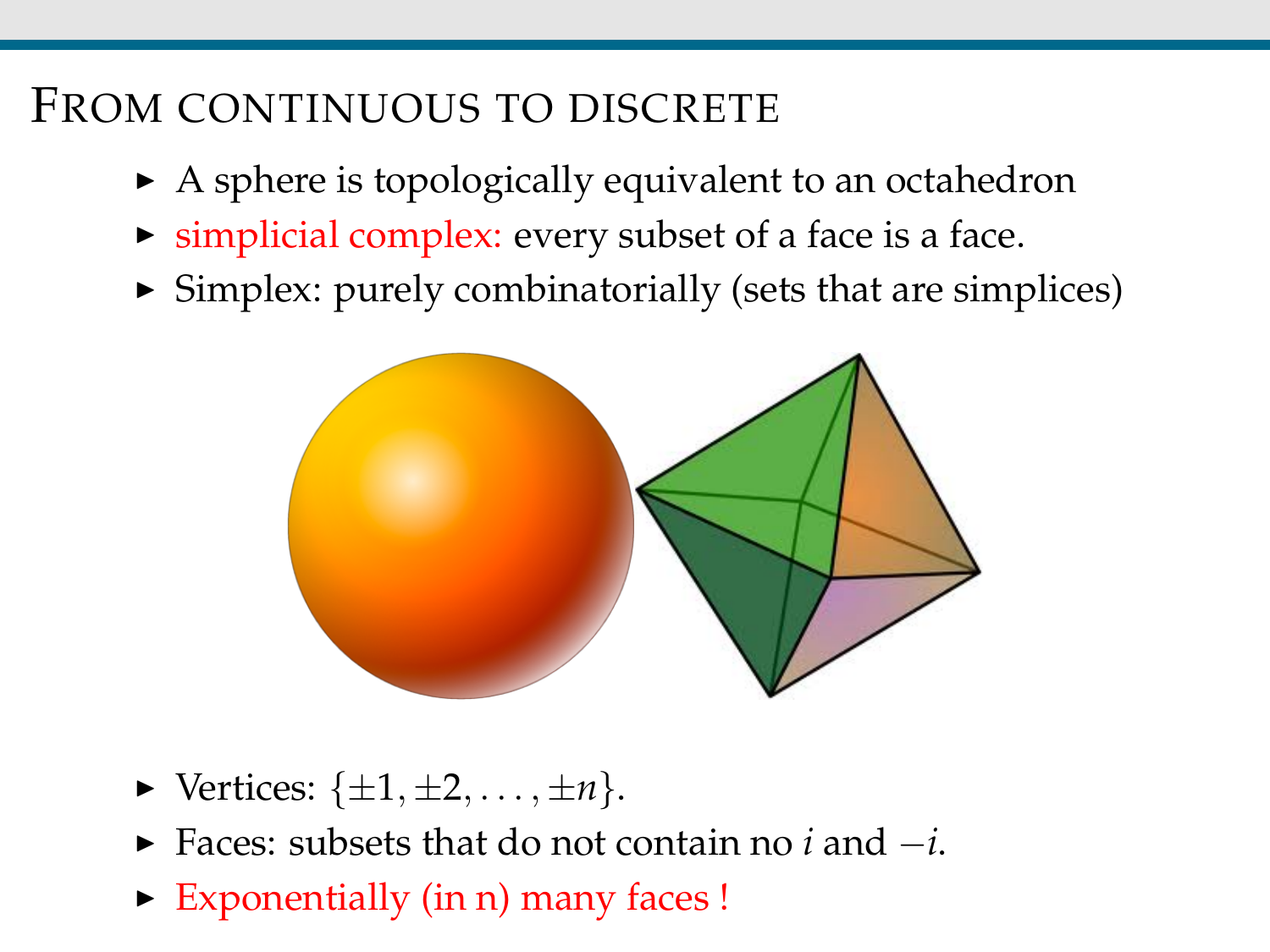## DISCRETE BORSUK-ULAM: TUCKER'S LEMMA

- ▶ Antipodally Symmetric Triangulation <i>T</i> of the <i>n</i>-ball. Barycentric subdivision, one vertex for each face
- $\triangleright$  For any labeling of *T* with vertices from { $\pm 1, \ldots, \pm (n-1)$ } antipodal on the boundary there exist two adjacent vertices  $v \sim w$  with  $c(v) = -c(w)$ .
- $\triangleright$  Intuition: no continuous (a.k.a simplicial) antipodal map from the *n*-ball to the *n*-sphere.

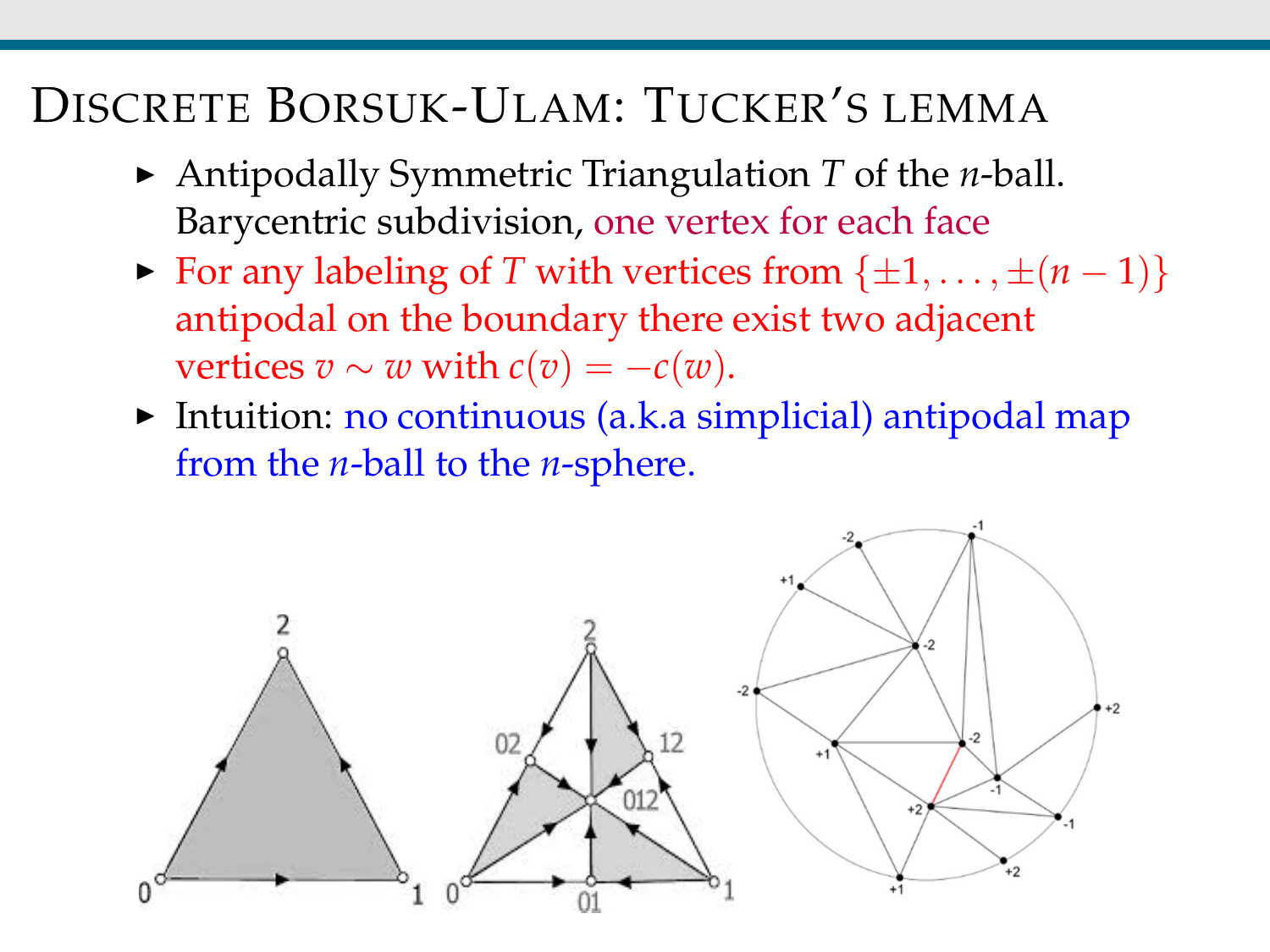# KNESER FROM TUCKER  $(k > 4)$

- $\triangleright$  Simulate "combinatorial" proof of Kneser (combination of two mathematical proofs)
- $\triangleright$  Tucker's lemma: unsatisfiable propositional formula. *Kneserk*,*n*: variable substitution.
- $\triangleright$  barycentric dimension  $\Rightarrow$  exponentially large formula !
- ▶ Kneser follows from a new "low dimensional" Tucker lemma.
- $\triangleright$  Avoid barycentric subdivision. Instead (k+k) "skeleton"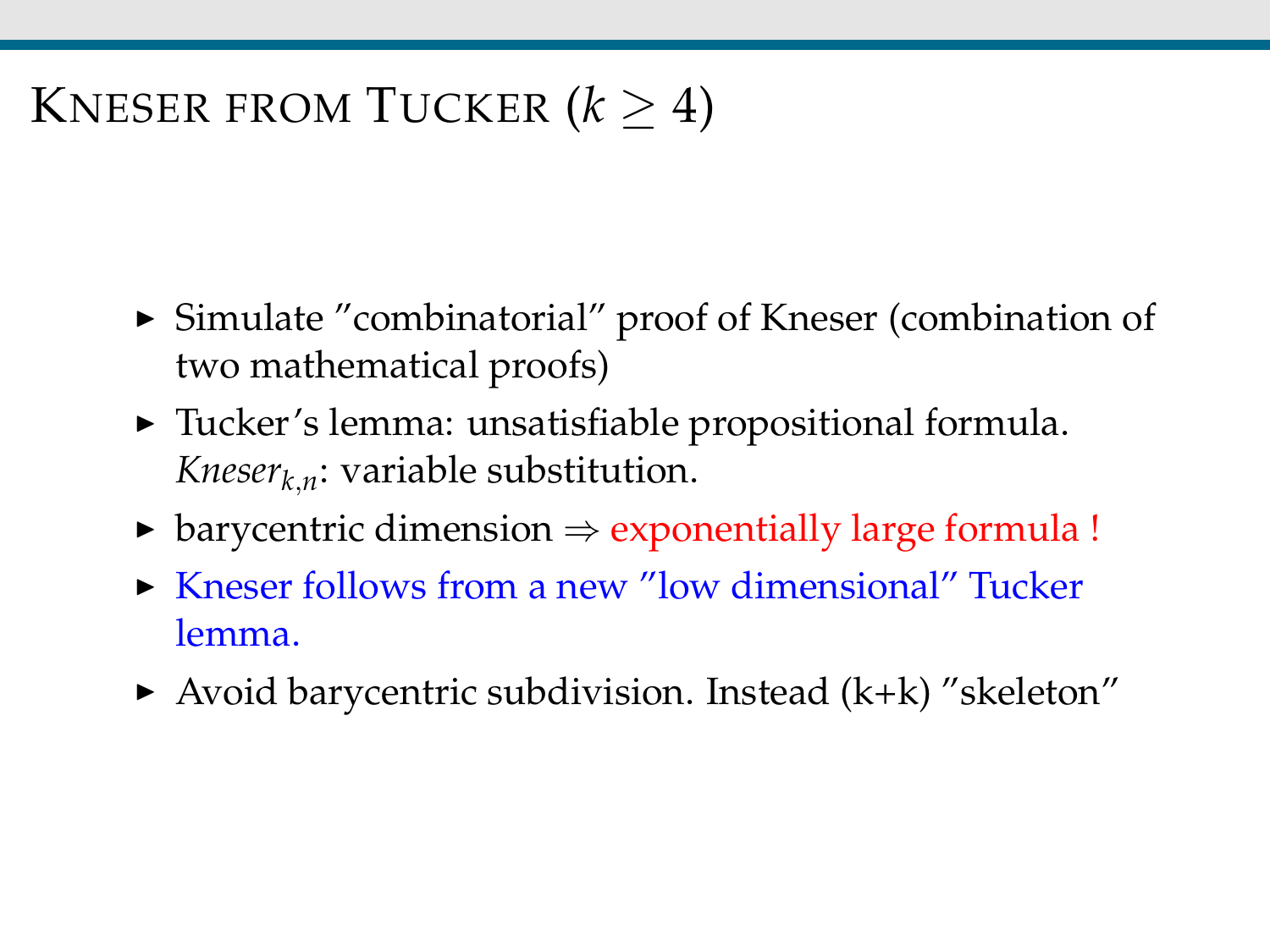# KNESER FROM TUCKER  $(k > 4)$

- ► Second obstacle: Tucker lemma is nonconstructive (PPAD complete).
- $\triangleright$  Given an (exponential size) graph with one vertex of odd degree, find another node of odd degree
- $\triangleright$  For Kneser: this exponential graph has very regular structure.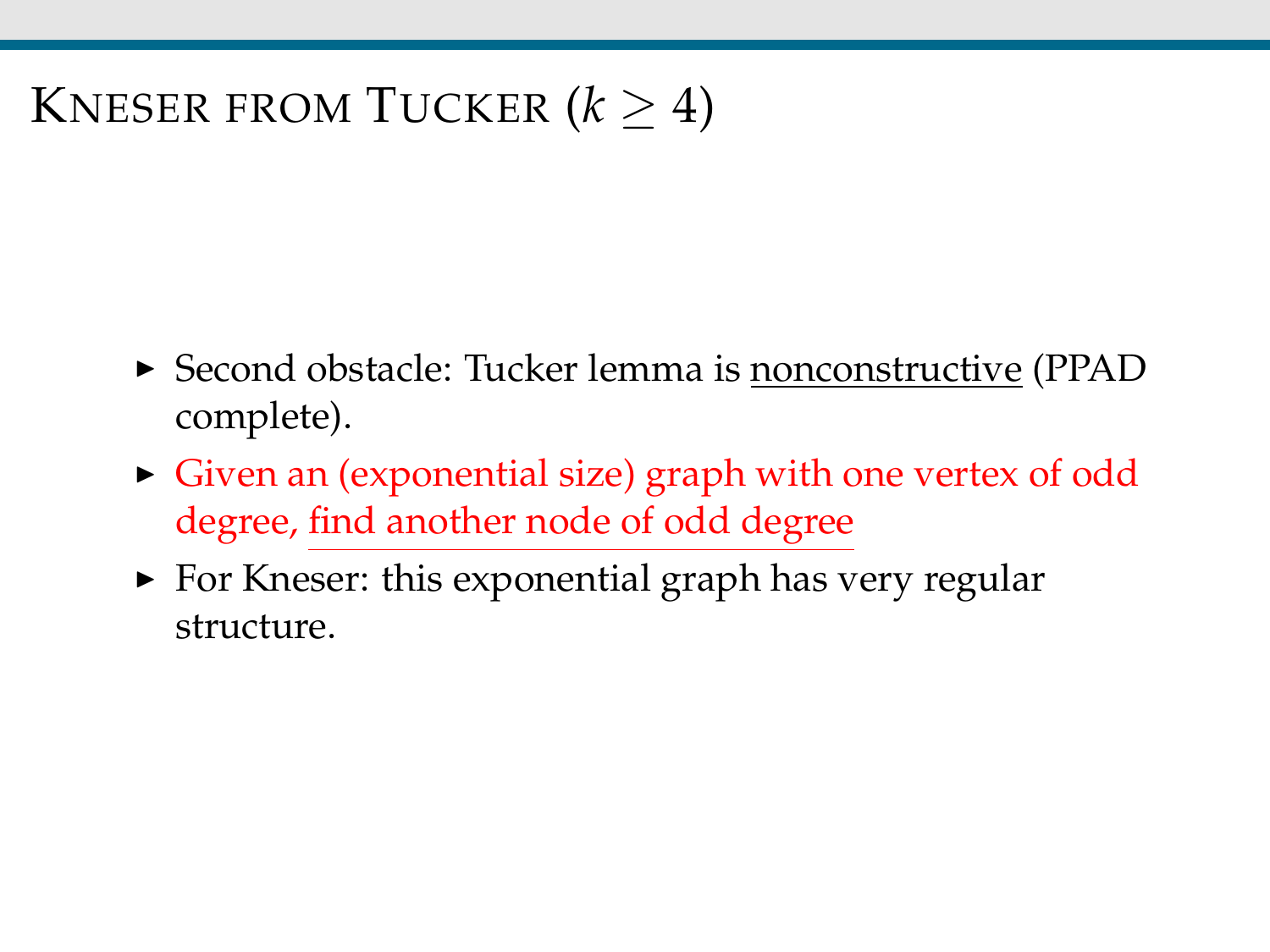### IMPLICIT PROOFS

- ► Krajicek (J. Symb. Logic 2004).
- $\blacktriangleright$  Hierarchy: *iEF*, *i*<sub>2</sub>*EF*, *i*<sub>3</sub>*EF*, . . ..
- $\triangleright$  ridiculously powerful: implicit resolution  $\equiv$  extended Frege.
- poly-size boolean circuit that is generating all formulas in an extended Frege proof + correctness proof
- $\triangleright$  if correctness proof itself implicit  $\Rightarrow$  second level. Correctness proof second level  $\Rightarrow$  third level ...

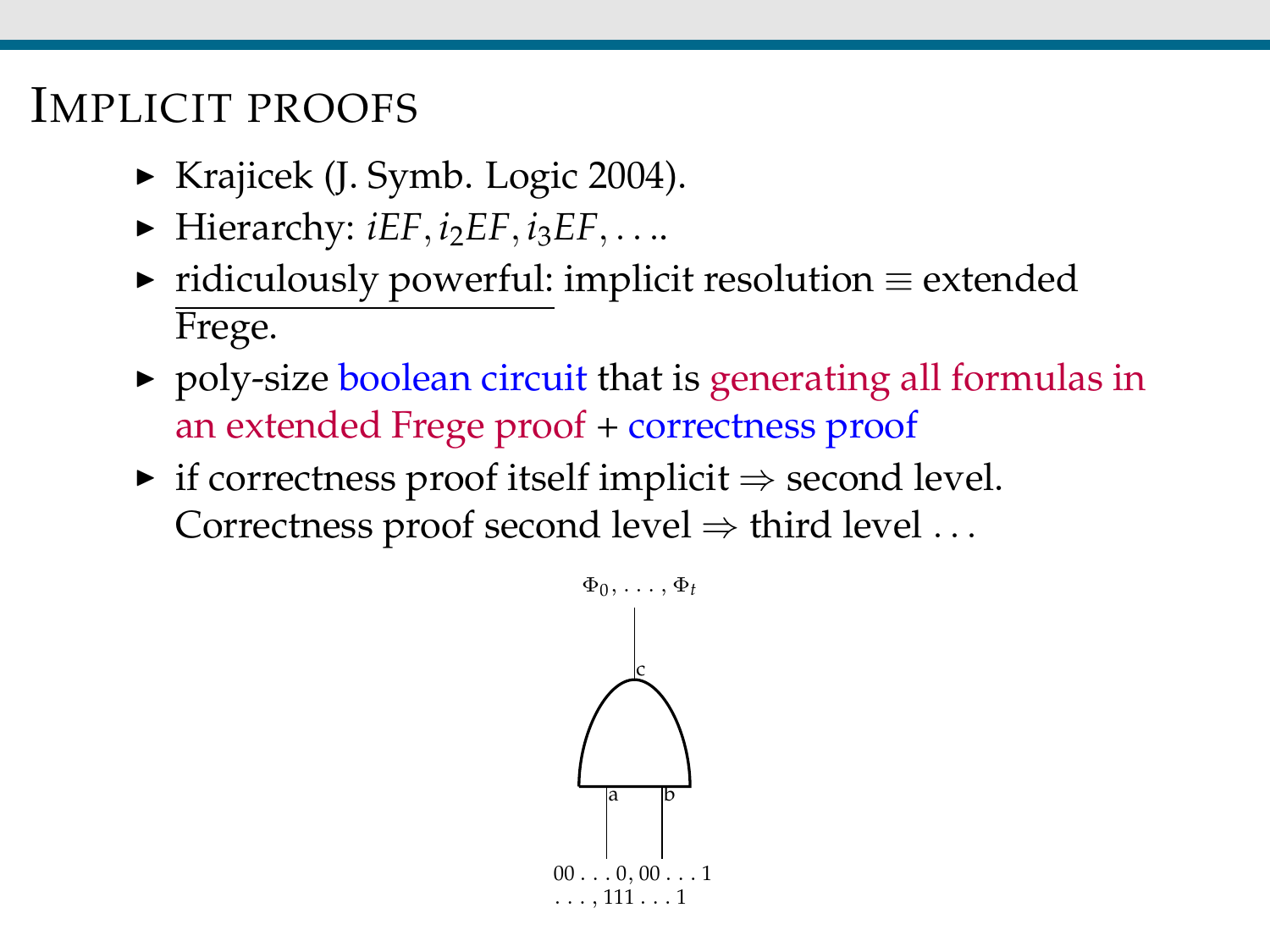## IMPLICIT PROOFS: KNESER

- $\triangleright$  polynomial number of output gates  $\Rightarrow$   $\Phi_0, \ldots, \Phi_t$  "small"
- $\triangleright$  extended Frege: renaming keeps formulas small.
- $\triangleright$  implicit proofs allows us to generate a proof of the odd degree argument
- $\triangleright$  soundness: exponentially large (but regular)  $\Rightarrow$  Kneser: second level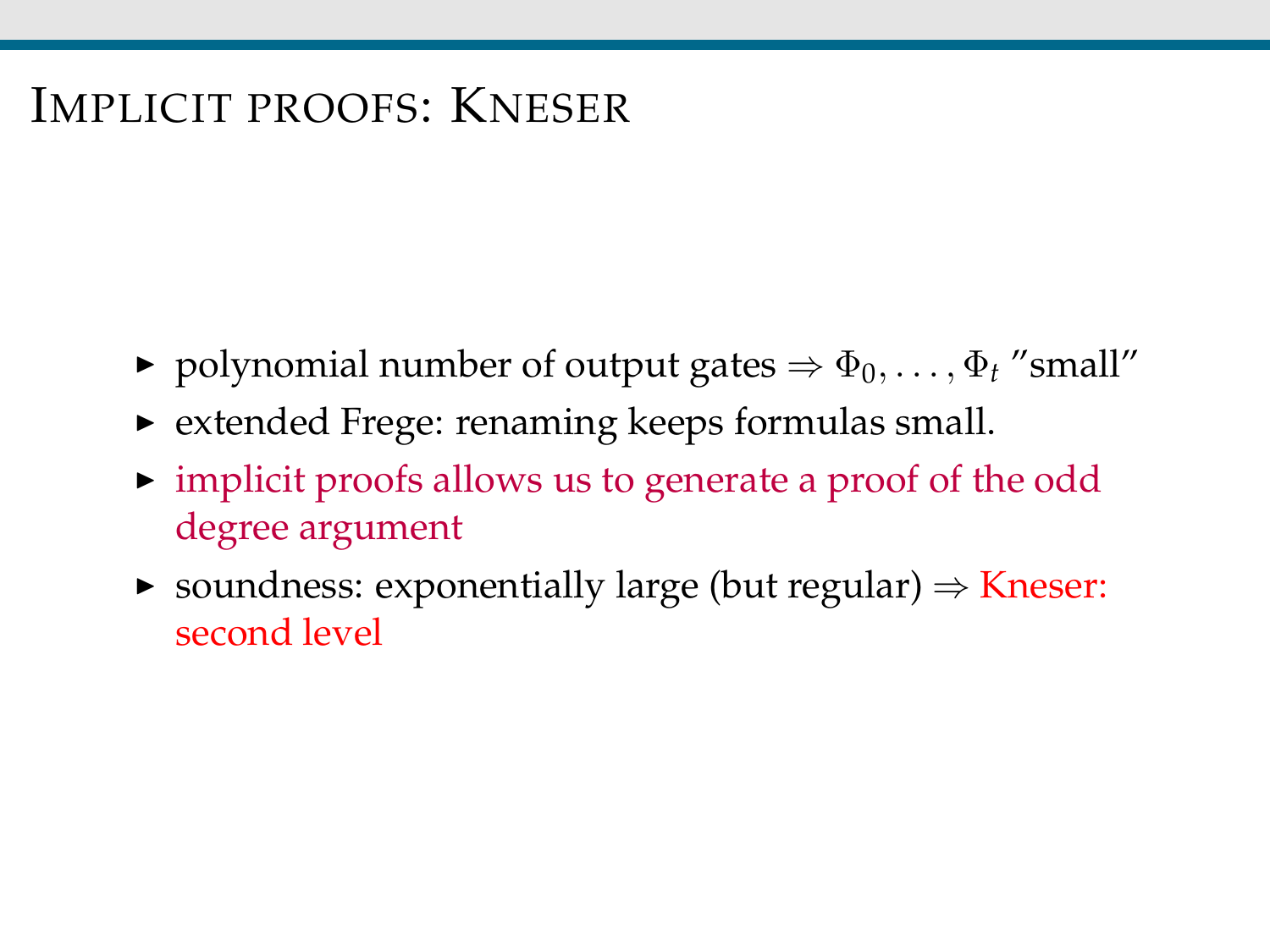## REDUCING *Knesern*,*k*+<sup>1</sup> TO *Knesern*−2,*<sup>k</sup>*

 $\triangleright$  There exists a variable substitution

 $\Phi_k: Var(Kneser_{n,k+1}) \rightarrow Var(Kneser_{n-2,k})$  s.t.  $\Phi_k(Kneser_{n,k+1})$ consists precisely of the clauses of *Knesern*−2,*<sup>k</sup>* (perhaps repeated and in a different order)

► Let  $A \in {n \choose k+1}$  $\binom{n}{k+1}$ . Define  $\Phi_k(X_{A,i})$  by:

\n- \n
$$
\mathsf{Case 1:}\ A_{\leq k} \subseteq [n-2]: \Phi_k(X_{A,i}) = Y_{A_{\leq k},i}
$$
\n
\n- \n $\mathsf{Case 2:}\ A_{\leq k} \not\subseteq [n-2]: (n-1, n \in A)$ \n
\n- \n $\text{Let } A = P \cup \{n-1, n\}, |P| = k-1.$ \n
\n- \n $\lambda = \max\{j : j \leq n-2, j \notin P\}.$ \n
\n- \n $\text{Define } \Phi_k(X_{A,i}) = Y_{P \cup \{\lambda\},i}$ \n
\n

- $\triangleright$  Clause *X*<sub>*A*.1</sub> ∨ *X*<sub>*A*.2</sub> ∨ . . . ∨ *X*<sub>*A*.*n*−2*k*+1</sub> maps to *Y*<sub>*B*</sub>,1</sub> ∨ *Y*<sub>*B*</sub>,2</sub> ∨ . . . ∨ *Y*<sub>*B*,*n*−2*k*+1</sub>, *B* = *A* (Case 1).
- ▶ Clauses  $\overline{X_{A,i}} \vee \overline{X_{B,i}}$   $(A ∩ B = ∅)$  map to  $\overline{Y_{C,i}} ∨ Y_{D,i}$
- $\triangleright$  Case 2 cannot happen for both *A* and *B*. By case analysis  $C \cap D = \emptyset$ .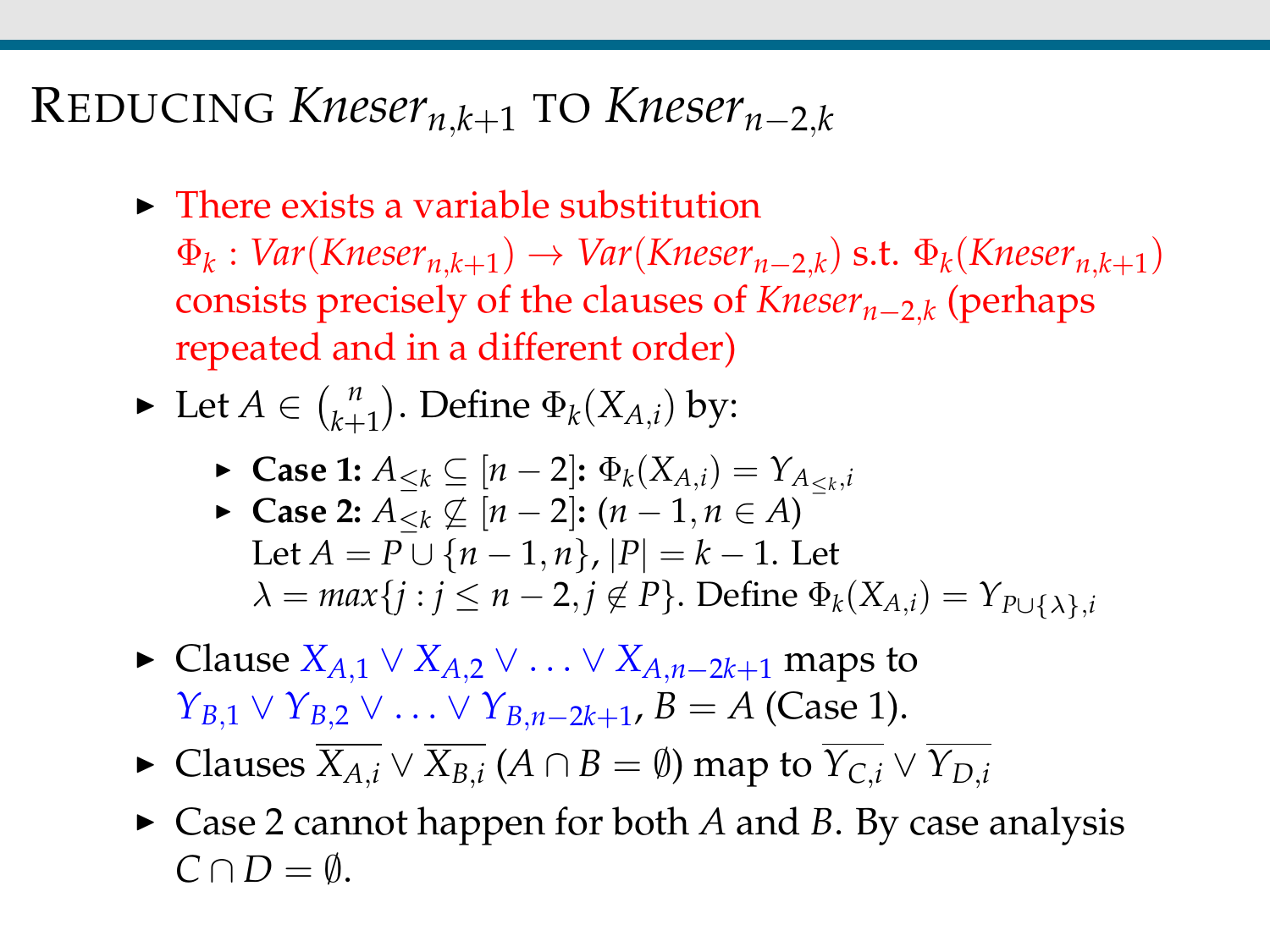# COMMENTS ON (OTHER) PROOFS

- ▶ Lower bounds Schrijver: Same substitution, slightly more complicated argument.
- $\blacktriangleright k = 2$ : counting proof, Stahl+ Buss PHP.
- For any color class  $c^{-1}(\lambda)$  one of the following is true (assuming conclusion of Kneser does not hold):
	- $\blacktriangleright$   $|c^{-1}(\lambda)| \leq 3.$
	- ► All sets  $B \in c^{-1}(\lambda)$ ,  $|c^{-1}(\lambda)| \geq 4$ , have one element in common (call such an element special).
	- $\triangleright$  Frege systems can "count" (employing techniques developed by Buss) the number of special elements.
- $\blacktriangleright$   $k = 3$ : Counting approach fails (technical reasons), have to settle for extended Frege.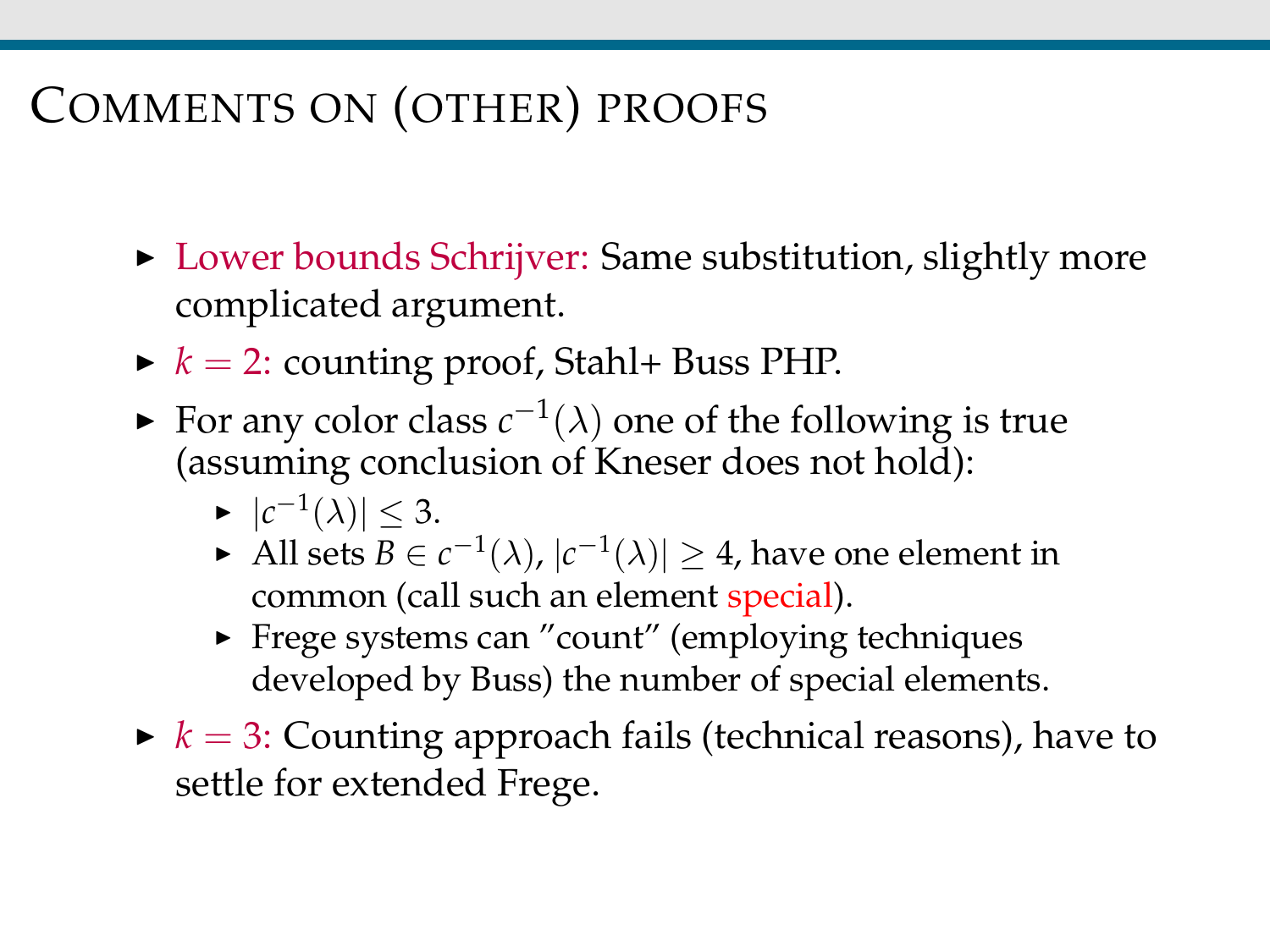# FROM KNESER-LIKE RESULTS TO HARD SAT INSTANCES ?

- $\blacktriangleright$  2<sup> $\Omega(n)$ </sup> resolution complexity. Are they hard in practice ?
- $\triangleright$  At this point: only idea for subsequent work
- $\triangleright$  Want: small formulas.
- <sup>I</sup> *Knesern*,*<sup>k</sup>* : ∼ *n <sup>k</sup>*+<sup>1</sup> variables, even more clauses.
- ▶ Schrijver ? Other versions of Dolnikov's Theorem ? expander graph with tight bounds on the chromatic number
- $\triangleright$  Better encodings ? All intuitions should apply.
- ► Kneser, stable Kneser graphs: symmetries well understood. But: reason for unsatisfiability is more global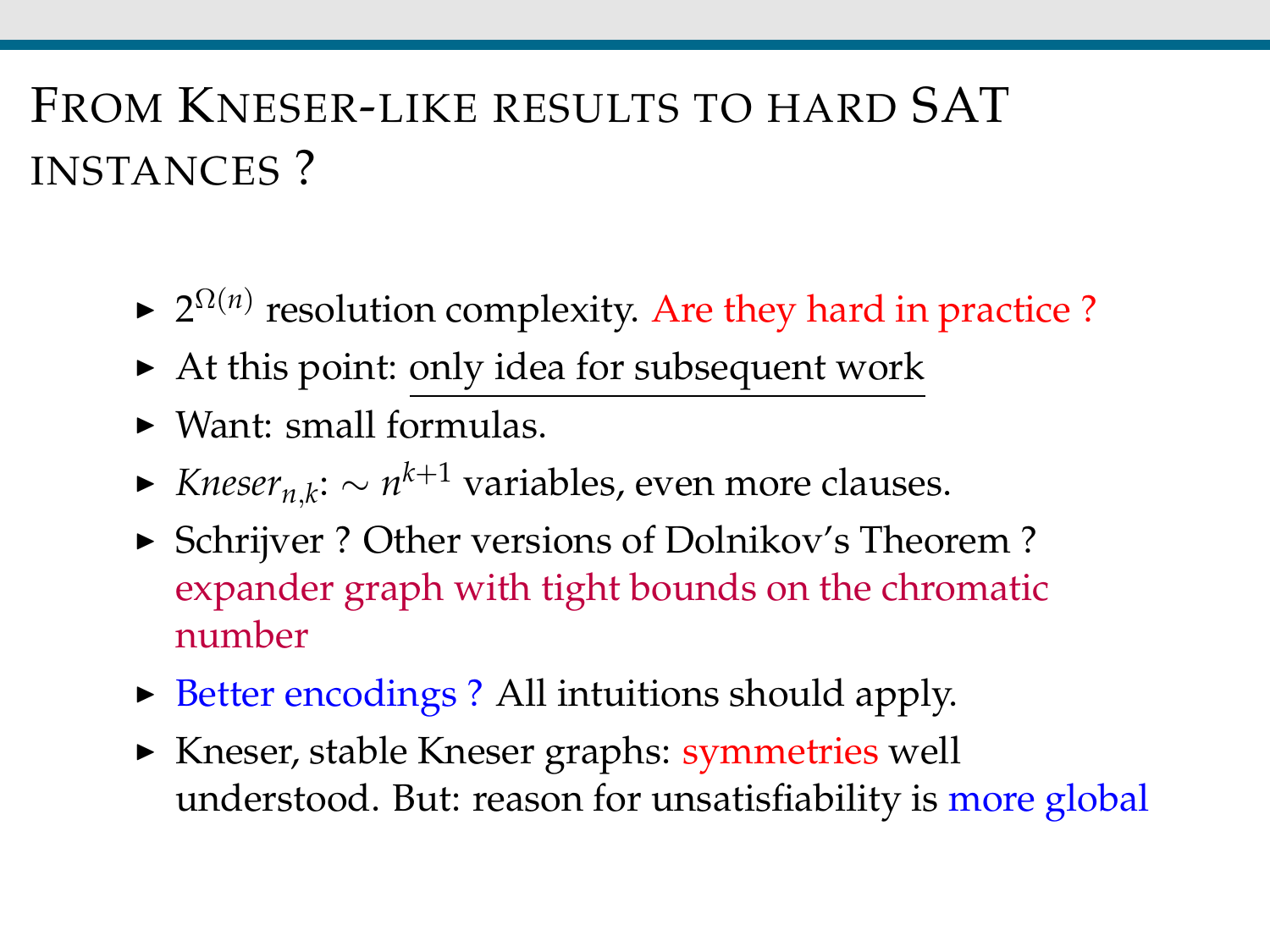## FURTHER POSSIBLE WORK

- $\triangleright$  Other proof systems: e.g. cutting planes (k=2), polynomial calculus, etc.
- $\triangleright$  (in progress) Topological obstructions: from graph coloring to CSP.
- $\triangleright$  Logics for implicit proof systems ?
- $\triangleright$  Topological arguments as sound (but incomplete) implicit proof systems
	- $\triangleright$  if *K*  $\rightarrow$  *L* then a "proof of *A*  $\rightarrow$  *B*" is a pair of embeddings  $(K \rightarrow A), (B \rightarrow L).$
	- $\triangleright$  Checking soundness ( $K \nrightarrow L$ ) may not be polynomial. If *K*, *L* "standard objects" we could omit proof of  $K \nrightarrow L$  from complexity
- Automated theorem proving?